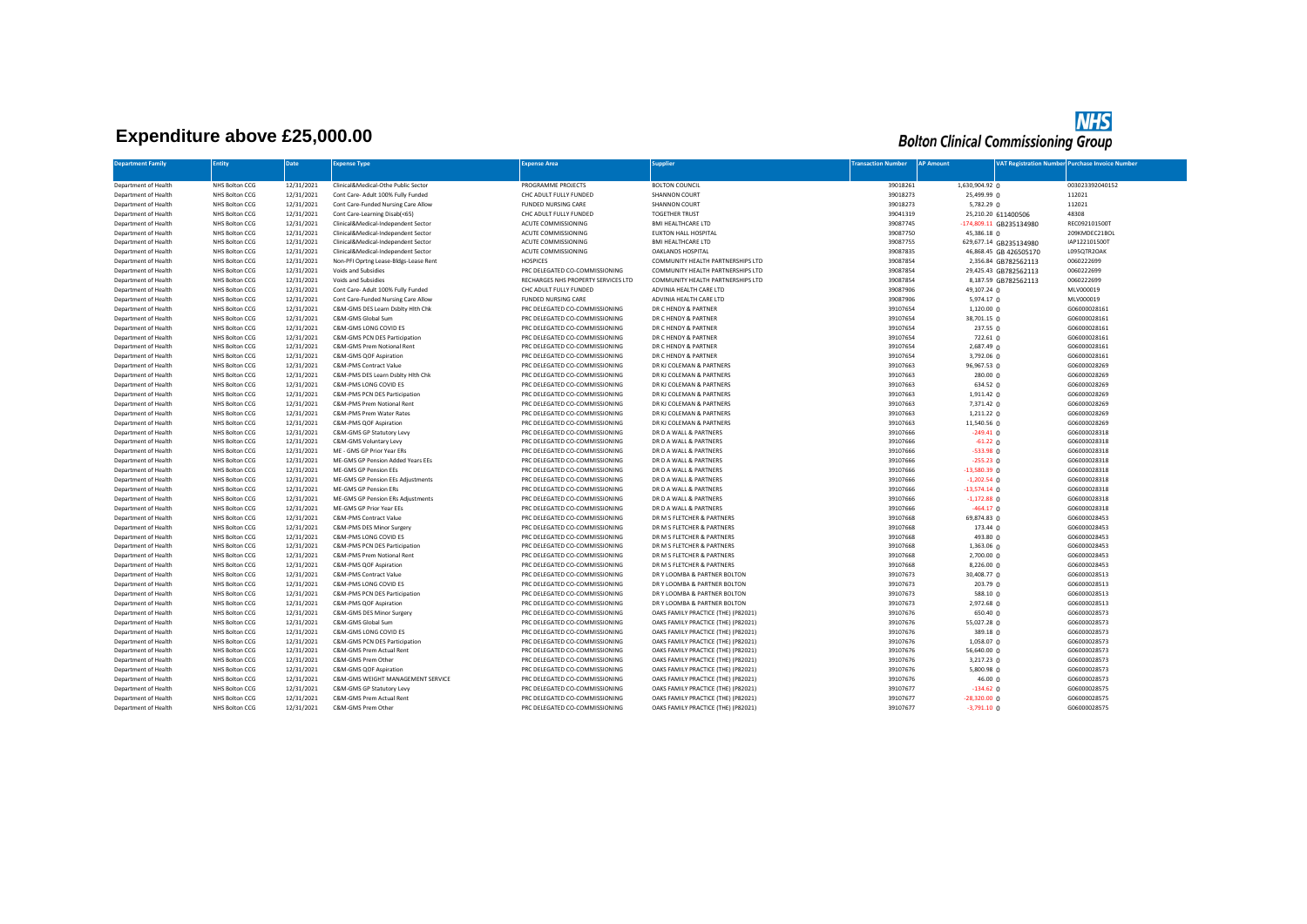| Department of Health | <b>NHS Bolton CCG</b> | 12/31/2021 | C&M-GMS Voluntary Levy            | PRC DELEGATED CO-COMMISSIONING | OAKS FAMILY PRACTICE (THE) (P82021)      | 39107677 | $-33.04$ 0          | G06000028575 |
|----------------------|-----------------------|------------|-----------------------------------|--------------------------------|------------------------------------------|----------|---------------------|--------------|
| Department of Health | <b>NHS Bolton CCG</b> | 12/31/2021 | ME-GMS GP Pension EEs             | PRC DELEGATED CO-COMMISSIONING | OAKS FAMILY PRACTICE (THE) (P82021)      | 39107677 | $-4,668.34$ 0       | G06000028575 |
| Department of Health | NHS Bolton CCG        | 12/31/2021 | ME-GMS GP Pension EEs Adjustments | PRC DELEGATED CO-COMMISSIONING | OAKS FAMILY PRACTICE (THE) (P82021)      | 39107677 | $-920.83$ 0         | G06000028575 |
| Department of Health | <b>NHS Bolton CCG</b> | 12/31/2021 | ME-GMS GP Pension ERs             | PRC DELEGATED CO-COMMISSIONING | OAKS FAMILY PRACTICE (THE) (P82021)      | 39107677 | $-5,347.57$ 0       | G06000028575 |
| Department of Health | <b>NHS Bolton CCG</b> | 12/31/2021 | ME-GMS GP Pension ERs Adjustments | PRC DELEGATED CO-COMMISSIONING | OAKS FAMILY PRACTICE (THE) (P82021)      | 39107677 | $-1,282.22$ 0       | G06000028575 |
| Department of Health | NHS Bolton CCG        | 12/31/2021 | C&M-PMS Contract Value            | PRC DELEGATED CO-COMMISSIONING | DR R A M FALOUJI & PARTNER               | 39107682 | 29,936.46 0         | G06000028800 |
| Department of Health | NHS Bolton CCG        | 12/31/2021 | C&M-PMS PCN DES Participation     | PRC DELEGATED CO-COMMISSIONING | DR R A M FALOUJI & PARTNER               | 39107682 | 561.45 $\Omega$     | G06000028800 |
| Department of Health | <b>NHS Bolton CCG</b> | 12/31/2021 | C&M-PMS QOF Aspiration            | PRC DELEGATED CO-COMMISSIONING | DR R A M FALOUJI & PARTNER               | 39107682 | 2,534.95 0          | G06000028800 |
| Department of Health | NHS Bolton CCG        | 12/31/2021 | C&M-APMS LONG COVID ES            | PRC DELEGATED CO-COMMISSIONING | OLIVE FAMILY PRACTICE                    | 39107689 | 250.00 0            | G06000029082 |
| Department of Health | NHS Bolton CCG        | 12/31/2021 | C&M-APMS PCN DES Participation    | PRC DELEGATED CO-COMMISSIONING | OLIVE FAMILY PRACTICE                    | 39107689 | 666.43 0            | G06000029082 |
| Department of Health | NHS Bolton CCG        | 12/31/2021 | C&M-APMS QOF Aspiration           | PRC DELEGATED CO-COMMISSIONING | OLIVE FAMILY PRACTICE                    | 39107689 | 2,709.54 0          | G06000029082 |
| Department of Health | NHS Bolton CCG        | 12/31/2021 | C&M-PMS Contract Value            | PRC DELEGATED CO-COMMISSIONING | OLIVE FAMILY PRACTICE                    | 39107689 | 37,000.31 0         | G06000029082 |
| Department of Health | <b>NHS Bolton CCG</b> | 12/31/2021 | C&M-PMS Contract Value            | PRC DELEGATED CO-COMMISSIONING | DR S S H NASEEF                          | 39107691 | 23,916.37 0         | G06000029124 |
| Department of Health | NHS Bolton CCG        |            | C&M-PMS LONG COVID ES             | PRC DELEGATED CO-COMMISSIONING | DR S S H NASEEF                          | 39107691 |                     | G06000029124 |
|                      |                       | 12/31/2021 |                                   |                                |                                          |          | 178.19 0            |              |
| Department of Health | NHS Bolton CCG        | 12/31/2021 | C&M-PMS PCN DES Participation     | PRC DELEGATED CO-COMMISSIONING | DR S S H NASEEF                          | 39107691 | 457.25 0            | G06000029124 |
| Department of Health | NHS Bolton CCG        | 12/31/2021 | C&M-PMS Prem Notional Rent        | PRC DELEGATED CO-COMMISSIONING | DR S S H NASEEF                          | 39107691 | 2,504.17 0          | G06000029124 |
| Department of Health | NHS Bolton CCG        | 12/31/2021 | C&M-PMS QOF Aspiration            | PRC DELEGATED CO-COMMISSIONING | DR S S H NASEEF                          | 39107691 | 2,422.96 0          | G06000029124 |
| Department of Health | NHS Bolton CCG        | 12/31/2021 | C&M-APMS LONG COVID ES            | PRC DELEGATED CO-COMMISSIONING | SSP HEALTH MEDICAL SERVICES LTD (P82609) | 39107698 | 345.14 0            | G06000029196 |
| Department of Health | NHS Bolton CCG        | 12/31/2021 | C&M-APMS PCN DES Participation    | PRC DELEGATED CO-COMMISSIONING | SSP HEALTH MEDICAL SERVICES LTD (P82609) | 39107698 | 876.03 <sub>0</sub> | G06000029196 |
| Department of Health | NHS Bolton CCG        | 12/31/2021 | C&M-APMS Prem Actual Rent         | PRC DELEGATED CO-COMMISSIONING | SSP HEALTH MEDICAL SERVICES LTD (P82609) | 39107698 | 4,385.00 0          | G06000029196 |
| Department of Health | <b>NHS Bolton CCG</b> | 12/31/2021 | C&M-APMS QOF Aspiration           | PRC DELEGATED CO-COMMISSIONING | SSP HEALTH MEDICAL SERVICES LTD (P82609) | 39107698 | 3,824.74 0          | G06000029196 |
| Department of Health | NHS Bolton CCG        | 12/31/2021 | C&M-PMS Contract Value            | PRC DELEGATED CO-COMMISSIONING | SSP HEALTH MEDICAL SERVICES LTD (P82609) | 39107698 | 44,559.02 0         | G06000029196 |
| Department of Health | NHS Bolton CCG        | 12/31/2021 | C&M-PMS Contract Value            | PRC DELEGATED CO-COMMISSIONING | DR S R GREEN & PARTNER                   | 39107701 | 38,087.10 0         | G06000029273 |
| Department of Health | <b>NHS Bolton CCG</b> | 12/31/2021 | C&M-PMS DES Learn Dsblty Hlth Chk | PRC DELEGATED CO-COMMISSIONING | DR S R GREEN & PARTNER                   | 39107701 | 1,120.00 0          | G06000029273 |
| Department of Health | NHS Bolton CCG        | 12/31/2021 | C&M-PMS DES Minor Surgery         | PRC DELEGATED CO-COMMISSIONING | DR S R GREEN & PARTNER                   | 39107701 | 476.96 0            | G06000029273 |
| Department of Health | NHS Bolton CCG        | 12/31/2021 | C&M-PMS LONG COVID ES             | PRC DELEGATED CO-COMMISSIONING | DR S R GREEN & PARTNER                   | 39107701 | 256.26 0            | G06000029273 |
| Department of Health | <b>NHS Bolton CCG</b> | 12/31/2021 | C&M-PMS PCN DES Participation     | PRC DELEGATED CO-COMMISSIONING | DR S R GREEN & PARTNER                   | 39107701 | 735.99 0            | G06000029273 |
| Department of Health | NHS Bolton CCG        | 12/31/2021 | C&M-PMS QOF Aspiration            | PRC DELEGATED CO-COMMISSIONING | DR S R GREEN & PARTNER                   | 39107701 | 3,553.41 0          | G06000029273 |
| Department of Health | NHS Bolton CCG        | 12/31/2021 | C&M-PMS GP Statutory Levy         | PRC DELEGATED CO-COMMISSIONING | <b>SILVERT &amp; PARTNERS</b>            | 39107707 | $-251.17$ 0         | G06000029334 |
| Department of Health | NHS Bolton CCG        | 12/31/2021 | C&M-PMS Prem Clinical Waste       | PRC DELEGATED CO-COMMISSIONING | <b>SILVERT &amp; PARTNERS</b>            | 39107707 | $-18,129.40$ 0      | G06000029334 |
| Department of Health | NHS Bolton CCG        | 12/31/2021 | C&M-PMS Prem Water Rates          | PRC DELEGATED CO-COMMISSIONING | <b>SILVERT &amp; PARTNERS</b>            | 39107707 | $-641.78$ 0         | G06000029334 |
| Department of Health | NHS Bolton CCG        | 12/31/2021 | C&M-PMS Voluntary Levy            | PRC DELEGATED CO-COMMISSIONING | <b>SILVERT &amp; PARTNERS</b>            | 39107707 | $-61.65$ 0          | G06000029334 |
| Department of Health | NHS Bolton CCG        | 12/31/2021 | ME-PMS GP Pension EEs-PMS         | PRC DELEGATED CO-COMMISSIONING | <b>SILVERT &amp; PARTNERS</b>            | 39107707 | $-5,825.66$ 0       | G06000029334 |
| Department of Health | NHS Bolton CCG        | 12/31/2021 | ME-PMS GP Pension ERs-PMS         | PRC DELEGATED CO-COMMISSIONING | <b>SILVERT &amp; PARTNERS</b>            | 39107707 | $-6,558.45$ 0       | G06000029334 |
| Department of Health | NHS Bolton CCG        | 12/31/2021 | C&M-PMS Contract Value            | PRC DELEGATED CO-COMMISSIONING | DR R J WALKER & PARTNER                  | 39107709 | 27,899.86 0         | G06000029364 |
|                      |                       |            |                                   |                                |                                          | 39107709 |                     |              |
| Department of Health | NHS Bolton CCG        | 12/31/2021 | C&M-PMS LONG COVID ES             | PRC DELEGATED CO-COMMISSIONING | DR R J WALKER & PARTNER                  |          | 202.88 0            | G06000029364 |
| Department of Health | NHS Bolton CCG        | 12/31/2021 | C&M-PMS PCN DES Participation     | PRC DELEGATED CO-COMMISSIONING | DR R J WALKER & PARTNER                  | 39107709 | $534.11$ 0          | G06000029364 |
| Department of Health | NHS Bolton CCG        | 12/31/2021 | C&M-PMS Prem Actual Rent          | PRC DELEGATED CO-COMMISSIONING | DR R J WALKER & PARTNER                  | 39107709 | 1,816.67 0          | G06000029364 |
| Department of Health | NHS Bolton CCG        | 12/31/2021 | C&M-PMS Prem Other                | PRC DELEGATED CO-COMMISSIONING | DR R J WALKER & PARTNER                  | 39107709 | 136.25 0            | G06000029364 |
| Department of Health | NHS Bolton CCG        | 12/31/2021 | C&M-PMS QOF Aspiration            | PRC DELEGATED CO-COMMISSIONING | DR R J WALKER & PARTNER                  | 39107709 | 2,874.89 0          | G06000029364 |
| Department of Health | NHS Bolton CCG        | 12/31/2021 | C&M-PMS Contract Value            | PRC DELEGATED CO-COMMISSIONING | SWAN LANE MEDICAL CENTRE                 | 39107712 | 73,993.79 0         | G06000029425 |
| Department of Health | NHS Bolton CCG        | 12/31/2021 | C&M-PMS DES Learn Dsblty Hith Chk | PRC DELEGATED CO-COMMISSIONING | SWAN LANE MEDICAL CENTRE                 | 39107712 | 1,400.00 0          | G06000029425 |
| Department of Health | NHS Bolton CCG        | 12/31/2021 | C&M-PMS DES Minor Surgery         | PRC DELEGATED CO-COMMISSIONING | SWAN LANE MEDICAL CENTRE                 | 39107712 | 130.08 0            | G06000029425 |
| Department of Health | NHS Bolton CCG        | 12/31/2021 | C&M-PMS LONG COVID ES             | PRC DELEGATED CO-COMMISSIONING | SWAN LANE MEDICAL CENTRE                 | 39107712 | 473.18 0            | G06000029425 |
| Department of Health | NHS Bolton CCG        | 12/31/2021 | C&M-PMS PCN DES Participation     | PRC DELEGATED CO-COMMISSIONING | SWAN LANE MEDICAL CENTRE                 | 39107712 | 1,381.20 0          | G06000029425 |
| Department of Health | NHS Bolton CCG        | 12/31/2021 | C&M-PMS Prem Notional Rent        | PRC DELEGATED CO-COMMISSIONING | SWAN LANE MEDICAL CENTRE                 | 39107712 | 2,558.33 0          | G06000029425 |
| Department of Health | NHS Bolton CCG        | 12/31/2021 | C&M-PMS QOF Aspiration            | PRC DELEGATED CO-COMMISSIONING | SWAN LANE MEDICAL CENTRE                 | 39107712 | 7,897.26 0          | G06000029425 |
| Department of Health | NHS Bolton CCG        | 12/31/2021 | C&M-PMS WEIGHT MANAGEMENT SERVICE | PRC DELEGATED CO-COMMISSIONING | SWAN LANE MEDICAL CENTRE                 | 39107712 | 471.50 0            | G06000029425 |
| Department of Health | NHS Bolton CCG        | 12/31/2021 | C&M-APMS LONG COVID ES            | PRC DELEGATED CO-COMMISSIONING | SSP HEALTH BOLTON GP                     | 39107716 | 309.84 0            | G06000029494 |
| Department of Health | NHS Bolton CCG        | 12/31/2021 | C&M-APMS PCN DES Participation    | PRC DELEGATED CO-COMMISSIONING | SSP HEALTH BOLTON GP                     | 39107716 | 742.60 0            | G06000029494 |
| Department of Health | NHS Bolton CCG        | 12/31/2021 | C&M-APMS QOF Aspiration           | PRC DELEGATED CO-COMMISSIONING | SSP HEALTH BOLTON GP                     | 39107716 | 2,571.76 0          | G06000029494 |
| Department of Health | NHS Bolton CCG        | 12/31/2021 | C&M-PMS Contract Value            | PRC DELEGATED CO-COMMISSIONING | SSP HEALTH BOLTON GP                     | 39107716 | 39,873.32 0         | G06000029494 |
| Department of Health | NHS Bolton CCG        | 12/31/2021 | C&M-APMS LONG COVID ES            | PRC DELEGATED CO-COMMISSIONING | SSP HEALTH BOLTON MC                     | 39107719 | 346.57 0            | G06000029497 |
| Department of Health | NHS Bolton CCG        | 12/31/2021 | C&M-APMS PCN DES Participation    | PRC DELEGATED CO-COMMISSIONING | SSP HEALTH BOLTON MC                     | 39107719 | 889.85 0            | G06000029497 |
| Department of Health | NHS Bolton CCG        | 12/31/2021 | C&M-APMS Prem Notional Rent       | PRC DELEGATED CO-COMMISSIONING | SSP HEALTH BOLTON MC                     | 39107719 | 5,962.50 0          | G06000029497 |
| Department of Health | NHS Bolton CCG        | 12/31/2021 | C&M-APMS QOF Aspiration           | PRC DELEGATED CO-COMMISSIONING | SSP HEALTH BOLTON MC                     | 39107719 | 3,743.91 0          | G06000029497 |
| Department of Health | NHS Bolton CCG        | 12/31/2021 | C&M-PMS Contract Value            | PRC DELEGATED CO-COMMISSIONING | SSP HEALTH BOLTON MC                     | 39107719 | 45,304.97 0         | G06000029497 |
| Department of Health | NHS Bolton CCG        | 12/31/2021 | C&M- IIF ACHIEVEMENT              | PRC DELEGATED CO-COMMISSIONING | <b>DUNSTAN PARTNERSHIP</b>               | 39107722 | $-4,048.60$ 0       | G06000029514 |
| Department of Health | NHS Bolton CCG        | 12/31/2021 | C&M-GMS GP Statutory Levy         | PRC DELEGATED CO-COMMISSIONING | <b>DUNSTAN PARTNERSHIP</b>               | 39107722 | $-190.43$ 0         | G06000029514 |
| Department of Health | NHS Bolton CCG        | 12/31/2021 | C&M-GMS PCO Doctors Ret Scheme    | PRC DELEGATED CO-COMMISSIONING | <b>DUNSTAN PARTNERSHIP</b>               | 39107722 | $-615.36$ 0         | G06000029514 |
|                      |                       |            |                                   |                                |                                          |          |                     |              |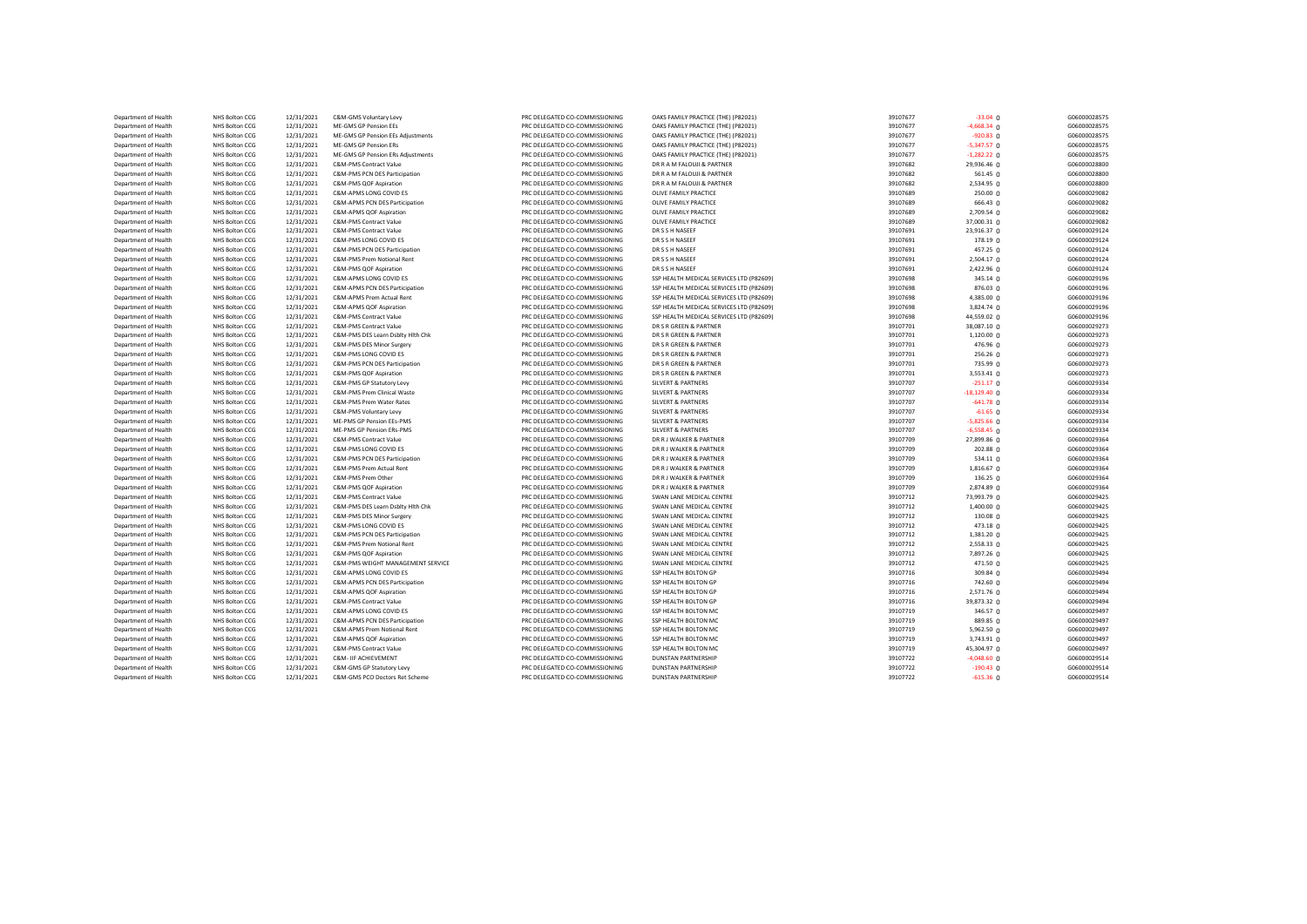| Department of Health                         | NHS Bolton CCG                   | 12/31/2021               | C&M-GMS Voluntary Levy                                      | PRC DELEGATED CO-COMMISSIONING                                   | <b>DUNSTAN PARTNERSHIP</b>                               | 39107722             | $-46.74$ 0           | G06000029514                 |
|----------------------------------------------|----------------------------------|--------------------------|-------------------------------------------------------------|------------------------------------------------------------------|----------------------------------------------------------|----------------------|----------------------|------------------------------|
| Department of Health                         | NHS Bolton CCG                   | 12/31/2021               | ME-GMS GP Pension EEs                                       | PRC DELEGATED CO-COMMISSIONING                                   | <b>DUNSTAN PARTNERSHIP</b>                               | 39107722             | $-10,558.94$ 0       | G06000029514                 |
| Department of Health                         | NHS Bolton CCG                   | 12/31/2021               | ME-GMS GP Pension ERs                                       | PRC DELEGATED CO-COMMISSIONING                                   | <b>DUNSTAN PARTNERSHIP</b>                               | 39107722             | $-10,938.21$ 0       | G06000029514                 |
| Department of Health                         | NHS Bolton CCG                   | 12/31/2021               | C&M-GMS DES Minor Surgery                                   | PRC DELEGATED CO-COMMISSIONING                                   | <b>GARNET FOLD PRACTICE</b>                              | 39107723             | 433.60 0             | G06000029559                 |
| Department of Health                         | NHS Bolton CCG                   | 12/31/2021               | C&M-GMS Global Sum                                          | PRC DELEGATED CO-COMMISSIONING                                   | <b>GARNET FOLD PRACTICE</b>                              | 39107723             | 55,895.73 0          | G06000029559                 |
| Department of Health                         | NHS Bolton CCG                   | 12/31/2021               | C&M-GMS LONG COVID ES                                       | PRC DELEGATED CO-COMMISSIONING                                   | <b>GARNET FOLD PRACTICE</b>                              | 39107723             | 350.38 0             | G06000029559                 |
| Department of Health                         | NHS Bolton CCG                   | 12/31/2021               | C&M-GMS PCN DES Participation                               | PRC DELEGATED CO-COMMISSIONING                                   | <b>GARNET FOLD PRACTICE</b>                              | 39107723             | $1,071.62$ 0         | G06000029559                 |
| Department of Health                         | NHS Bolton CCG                   | 12/31/2021               | C&M-GMS Prem Notional Rent                                  | PRC DELEGATED CO-COMMISSIONING                                   | <b>GARNET FOLD PRACTICE</b>                              | 39107723             | 2,842.66 0           | G06000029559                 |
| Department of Health                         | NHS Bolton CCG                   | 12/31/2021               | C&M-GMS QOF Aspiration                                      | PRC DELEGATED CO-COMMISSIONING                                   | <b>GARNET FOLD PRACTICE</b>                              | 39107723             | 5,867.24 0           | G06000029559                 |
| Department of Health                         | NHS Bolton CCG                   | 12/31/2021               | C&M-GMS DES Minor Surgery                                   | PRC DELEGATED CO-COMMISSIONING                                   | DR SYMES & PARTNERS                                      | 39107728             | 173.44 0             | G06000029672                 |
| Department of Health                         | NHS Bolton CCG                   | 12/31/2021               | C&M-GMS Global Sum                                          | PRC DELEGATED CO-COMMISSIONING                                   | DR SYMES & PARTNERS                                      | 39107728             | 54,001.60 0          | G06000029672                 |
| Department of Health                         | NHS Bolton CCG                   | 12/31/2021               | C&M-GMS LONG COVID ES                                       | PRC DELEGATED CO-COMMISSIONING                                   | DR SYMES & PARTNERS                                      | 39107728             | 379.00 0             | G06000029672                 |
| Department of Health                         | NHS Bolton CCG                   | 12/31/2021               | C&M-GMS PCN DES Participation                               | PRC DELEGATED CO-COMMISSIONING                                   | DR SYMES & PARTNERS                                      | 39107728             | $1,048.85$ 0         | G06000029672                 |
| Department of Health                         | NHS Bolton CCG                   | 12/31/2021               | C&M-GMS PCO Other                                           | PRC DELEGATED CO-COMMISSIONING                                   | DR SYMES & PARTNERS                                      | 39107728             | $9,250.00$ 0         | G06000029672                 |
| Department of Health                         | NHS Bolton CCG                   | 12/31/2021               | C&M-GMS Prem Notional Rent                                  | PRC DELEGATED CO-COMMISSIONING                                   | DR SYMES & PARTNERS                                      | 39107728             | 3,404.17 0           | G06000029672                 |
| Department of Health                         | NHS Bolton CCG                   | 12/31/2021               | C&M-GMS Prem Rates                                          | PRC DELEGATED CO-COMMISSIONING                                   | DR SYMES & PARTNERS                                      | 39107728             | 38,721.80 0          | G06000029672                 |
| Department of Health                         | NHS Bolton CCG                   | 12/31/2021               | C&M-GMS Prem Water Rates                                    | PRC DELEGATED CO-COMMISSIONING                                   | DR SYMES & PARTNERS                                      | 39107728             | $1,441.26$ 0         | G06000029672                 |
| Department of Health                         | NHS Bolton CCG                   | 12/31/2021               | C&M-GMS QOF Aspiration                                      | PRC DELEGATED CO-COMMISSIONING                                   | DR SYMES & PARTNERS                                      | 39107728             | 5,376.88 0           | G06000029672                 |
| Department of Health                         | NHS Bolton CCG                   | 12/31/2021               | C&M-GMS GP Statutory Levy                                   | PRC DELEGATED CO-COMMISSIONING                                   | DR SYMES & PARTNERS                                      | 39107729             | $-131.10$ 0          | G06000029674                 |
| Department of Health                         | NHS Bolton CCG                   | 12/31/2021               | C&M-GMS PCO Other                                           | PRC DELEGATED CO-COMMISSIONING                                   | DR SYMES & PARTNERS                                      | 39107729             | $-4,625.00$ 0        | G06000029674                 |
| Department of Health                         | NHS Bolton CCG                   | 12/31/2021               | C&M-GMS Prem Rates                                          | PRC DELEGATED CO-COMMISSIONING                                   | DR SYMES & PARTNERS                                      | 39107729             | $-19,360.90$ 0       | G06000029674                 |
| Department of Health                         | NHS Bolton CCG                   | 12/31/2021               | C&M-GMS Prem Water Rates                                    | PRC DELEGATED CO-COMMISSIONING                                   | DR SYMES & PARTNERS                                      | 39107729             | $-720.63$ 0          | G06000029674                 |
| Department of Health                         | NHS Bolton CCG                   | 12/31/2021               | C&M-GMS Voluntary Levy                                      | PRC DELEGATED CO-COMMISSIONING                                   | DR SYMES & PARTNERS                                      | 39107729             | $-32.18$ 0           | G06000029674                 |
| Department of Health                         | NHS Bolton CCG                   | 12/31/2021               | ME-GMS GP Pension EEs                                       | PRC DELEGATED CO-COMMISSIONING                                   | DR SYMES & PARTNERS                                      | 39107729             | $-1,353.33$ 0        | G06000029674                 |
| Department of Health                         | NHS Bolton CCG                   | 12/31/2021               | ME-GMS GP Pension ERs                                       | PRC DELEGATED CO-COMMISSIONING                                   | DR SYMES & PARTNERS                                      | 39107729             | $-1,342.13$ 0        | G06000029674                 |
| Department of Health                         | NHS Bolton CCG                   | 12/31/2021               | C&M-GMS Global Sum                                          | PRC DELEGATED CO-COMMISSIONING                                   | SPRING VIEW MEDICAL CENTRE                               | 39107730             | 41,578.21 0          | G06000029675                 |
|                                              |                                  |                          |                                                             |                                                                  |                                                          |                      |                      |                              |
| Department of Health<br>Department of Health | NHS Bolton CCG<br>NHS Bolton CCG | 12/31/2021<br>12/31/2021 | C&M-GMS LONG COVID ES                                       | PRC DELEGATED CO-COMMISSIONING                                   | SPRING VIEW MEDICAL CENTRE                               | 39107730<br>39107730 | 275.02 0<br>788.89 0 | G06000029675<br>G06000029675 |
|                                              | NHS Bolton CCG                   | 12/31/2021               | C&M-GMS PCN DES Participation<br>C&M-GMS Prem Notional Rent | PRC DELEGATED CO-COMMISSIONING<br>PRC DELEGATED CO-COMMISSIONING | SPRING VIEW MEDICAL CENTRE<br>SPRING VIEW MEDICAL CENTRE | 39107730             |                      | G06000029675                 |
| Department of Health                         |                                  |                          |                                                             |                                                                  |                                                          |                      | 3,366.67 0           |                              |
| Department of Health                         | NHS Bolton CCG                   | 12/31/2021               | C&M-GMS QOF Aspiration                                      | PRC DELEGATED CO-COMMISSIONING                                   | SPRING VIEW MEDICAL CENTRE                               | 39107730             | 4,246.62 0           | G06000029675                 |
| Department of Health                         | NHS Bolton CCG                   | 12/31/2021               | C&M-PMS Contract Value                                      | PRC DELEGATED CO-COMMISSIONING                                   | DRS LIVERSEDGE MCCURDIE & WONG                           | 39107733<br>39107733 | 47,889.56 0          | G06000029808                 |
| Department of Health                         | NHS Bolton CCG                   | 12/31/2021               | C&M-PMS LONG COVID ES                                       | PRC DELEGATED CO-COMMISSIONING                                   | DRS LIVERSEDGE MCCURDIE & WONG                           |                      | 367.56 0             | G06000029808                 |
| Department of Health                         | NHS Bolton CCG                   | 12/31/2021               | C&M-PMS PCN DES Participation                               | PRC DELEGATED CO-COMMISSIONING                                   | DRS LIVERSEDGE MCCURDIE & WONG                           | 39107733             | 900.79 0             | G06000029808                 |
| Department of Health                         | NHS Bolton CCG                   | 12/31/2021               | C&M-PMS QOF Aspiration                                      | PRC DELEGATED CO-COMMISSIONING                                   | DRS LIVERSEDGE MCCURDIE & WONG                           | 39107733             | 4,591.14 0           | G06000029808                 |
| Department of Health                         | NHS Bolton CCG                   | 12/31/2021               | C&M-GMS GP Statutory Levy                                   | PRC DELEGATED CO-COMMISSIONING                                   | <b>DALEFIELD SURGERY</b>                                 | 39107736             | $-135.65$ 0          | G06000029883                 |
| Department of Health                         | NHS Bolton CCG                   | 12/31/2021               | C&M-GMS Voluntary Levy                                      | PRC DELEGATED CO-COMMISSIONING                                   | DALEFIELD SURGERY                                        | 39107736             | $-33.30$ 0           | G06000029883                 |
| Department of Health                         | NHS Bolton CCG                   | 12/31/2021               | ME-GMS GP Pension EEs                                       | PRC DELEGATED CO-COMMISSIONING                                   | DALEFIELD SURGERY                                        | 39107736             | $-23,432.08$ 0       | G06000029883                 |
| Department of Health                         | NHS Bolton CCG                   | 12/31/2021               | ME-GMS GP Pension ERs                                       | PRC DELEGATED CO-COMMISSIONING                                   | DALEFIELD SURGERY                                        | 39107736             | $-24,889.44$ 0       | G06000029883                 |
| Department of Health                         | NHS Bolton CCG                   | 12/31/2021               | C&M-APMS LONG COVID ES                                      | PRC DELEGATED CO-COMMISSIONING                                   | DR M SELVARAJAN                                          | 39107738             | 182.90 0             | G06000029947                 |
| Department of Health                         | NHS Bolton CCG                   | 12/31/2021               | C&M-APMS PCN DES Participation                              | PRC DELEGATED CO-COMMISSIONING                                   | DR M SELVARAJAN                                          | 39107738             | 445.74 0             | G06000029947                 |
| Department of Health                         | NHS Bolton CCG                   | 12/31/2021               | C&M-APMS Prem Notional Rent                                 | PRC DELEGATED CO-COMMISSIONING                                   | DR M SELVARAJAN                                          | 39107738             | 3,051.67 0           | G06000029947                 |
| Department of Health                         | NHS Bolton CCG                   | 12/31/2021               | C&M-APMS QOF Aspiration                                     | PRC DELEGATED CO-COMMISSIONING                                   | DR M SELVARAJAN                                          | 39107738             | 2,586.13 0           | G06000029947                 |
| Department of Health                         | NHS Bolton CCG                   | 12/31/2021               | C&M-PMS Contract Value                                      | PRC DELEGATED CO-COMMISSIONING                                   | DR M SELVARAJAN                                          | 39107738             | 23,932.10 0          | G06000029947                 |
| Department of Health                         | NHS Bolton CCG                   | 12/31/2021               | C&M-PMS Contract Value                                      | PRC DELEGATED CO-COMMISSIONING                                   | DR J LOWE & PARTNERS                                     | 39107742             | 55,209.03 0          | G06000029999                 |
| Department of Health                         | NHS Bolton CCG                   | 12/31/2021               | C&M-PMS DES Learn Dsblty Hlth Chk                           | PRC DELEGATED CO-COMMISSIONING                                   | DR J LOWE & PARTNERS                                     | 39107742             | 140.00 0             | G06000029999                 |
| Department of Health                         | <b>NHS Bolton CCG</b>            | 12/31/2021               | C&M-PMS DES Minor Surgery                                   | PRC DELEGATED CO-COMMISSIONING                                   | DR J LOWE & PARTNERS                                     | 39107742             | 476.96 $0$           | G06000029999                 |
| Department of Health                         | NHS Bolton CCG                   | 12/31/2021               | C&M-PMS LONG COVID ES                                       | PRC DELEGATED CO-COMMISSIONING                                   | DR J LOWE & PARTNERS                                     | 39107742             | 338.14 0             | G06000029999                 |
| Department of Health                         | NHS Bolton CCG                   | 12/31/2021               | C&M-PMS PCN DES Participation                               | PRC DELEGATED CO-COMMISSIONING                                   | DR J LOWE & PARTNERS                                     | 39107742             | 1,040.74 0           | G06000029999                 |
| Department of Health                         | NHS Bolton CCG                   | 12/31/2021               | C&M-PMS Prem Notional Rent                                  | PRC DELEGATED CO-COMMISSIONING                                   | DR J LOWE & PARTNERS                                     | 39107742             | 5,987.50 0           | G06000029999                 |
| Department of Health                         | <b>NHS Bolton CCG</b>            | 12/31/2021               | C&M-PMS QOF Aspiration                                      | PRC DELEGATED CO-COMMISSIONING                                   | DR J LOWE & PARTNERS                                     | 39107742             | 5,834.56 $\Omega$    | G06000029999                 |
| Department of Health                         | NHS Bolton CCG                   | 12/31/2021               | C&M-PMS Contract Value                                      | PRC DELEGATED CO-COMMISSIONING                                   | DR J P NAGLE & PARTNERS                                  | 39107748             | 161,342.83 0         | G06000030167                 |
| Department of Health                         | <b>NHS Bolton CCG</b>            | 12/31/2021               | C&M-PMS DES Learn Dsblty Hlth Chk                           | PRC DELEGATED CO-COMMISSIONING                                   | DR J P NAGLE & PARTNERS                                  | 39107748             | $980.00 \Omega$      | G06000030167                 |
| Department of Health                         | NHS Bolton CCG                   | 12/31/2021               | C&M-PMS DES Minor Surgery                                   | PRC DELEGATED CO-COMMISSIONING                                   | DR J P NAGLE & PARTNERS                                  | 39107748             | 1,127.36 0           | G06000030167                 |
| Department of Health                         | <b>NHS Bolton CCG</b>            | 12/31/2021               | C&M-PMS LONG COVID ES                                       | PRC DELEGATED CO-COMMISSIONING                                   | DR J P NAGLE & PARTNERS                                  | 39107748             | 1,079.88 0           | G06000030167                 |
| Department of Health                         | NHS Bolton CCG                   | 12/31/2021               | C&M-PMS PCN DES Participation                               | PRC DELEGATED CO-COMMISSIONING                                   | DR J P NAGLE & PARTNERS                                  | 39107748             | 3,056.85 0           | G06000030167                 |
| Department of Health                         | <b>NHS Bolton CCG</b>            | 12/31/2021               | C&M-PMS PCO Locum Adop/Pat/Mat                              | PRC DELEGATED CO-COMMISSIONING                                   | DR J P NAGLE & PARTNERS                                  | 39107748             | 31,527.36 0          | G06000030167                 |
| Department of Health                         | NHS Bolton CCG                   | 12/31/2021               | C&M-PMS Prem Notional Rent                                  | PRC DELEGATED CO-COMMISSIONING                                   | DR J P NAGLE & PARTNERS                                  | 39107748             | 7,945.83 0           | G06000030167                 |
| Department of Health                         | NHS Bolton CCG                   | 12/31/2021               | C&M-PMS QOF Aspiration                                      | PRC DELEGATED CO-COMMISSIONING                                   | DR J P NAGLE & PARTNERS                                  | 39107748             | 18,364.30 0          | G06000030167                 |
| Department of Health                         | NHS Bolton CCG                   | 12/31/2021               | ME-PMS GP Pension EEs Adjs - PMS                            | PRC DELEGATED CO-COMMISSIONING                                   | DR J P NAGLE & PARTNERS                                  | 39107748             | $2,171.15$ 0         | G06000030167                 |
| Department of Health                         | NHS Bolton CCG                   | 12/31/2021               | ME-PMS GP Pension ERs Adjs - PMS                            | PRC DELEGATED CO-COMMISSIONING                                   | DR J P NAGLE & PARTNERS                                  | 39107748             | 290.23 0             | G06000030167                 |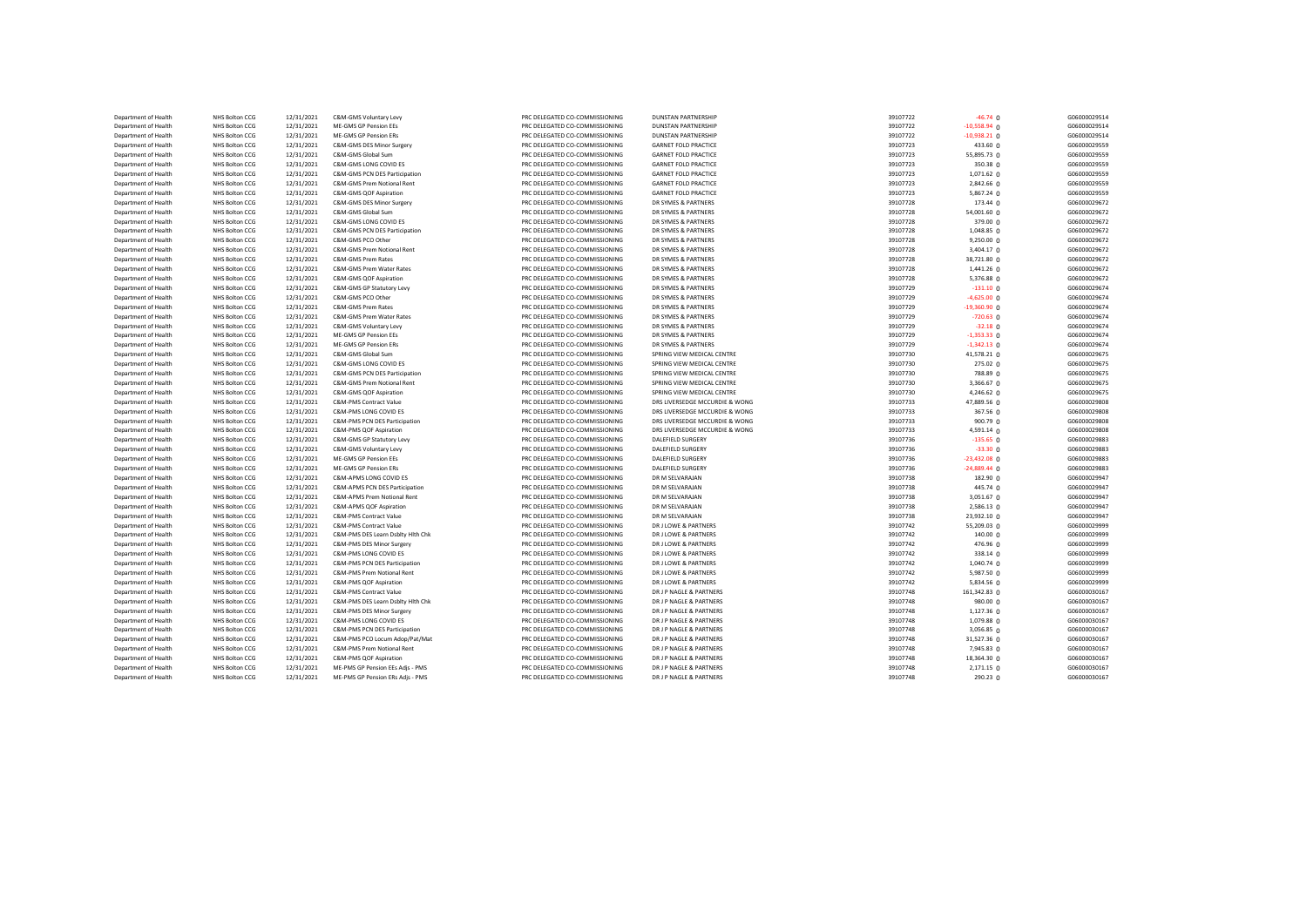| Department of Health                         | NHS Bolton CCG | 12/31/2021 | C&M-PMS GP Statutory Levy           | PRC DELEGATED CO-COMMISSIONING | DR J P NAGLE & PARTNERS        | 39107750 | $-373.54$ 0           | G06000030169    |
|----------------------------------------------|----------------|------------|-------------------------------------|--------------------------------|--------------------------------|----------|-----------------------|-----------------|
| Department of Health                         | NHS Bolton CCG | 12/31/2021 | C&M-PMS PCO Locum Adop/Pat/Mat      | PRC DELEGATED CO-COMMISSIONING | DR J P NAGLE & PARTNERS        | 39107750 | $-15,763.68$ 0        | G06000030169    |
| Department of Health                         | NHS Bolton CCG | 12/31/2021 | C&M-PMS Voluntary Levy              | PRC DELEGATED CO-COMMISSIONING | DR J P NAGLE & PARTNERS        | 39107750 | $-91.69$ 0            | G06000030169    |
| Department of Health                         | NHS Bolton CCG | 12/31/2021 | ME-PMS GP Pension EEs-PMS           | PRC DELEGATED CO-COMMISSIONING | DR J P NAGLE & PARTNERS        | 39107750 | $-20,177.06$ 0        | G06000030169    |
| Department of Health                         | NHS Bolton CCG | 12/31/2021 | ME-PMS GP Pension ERs-PMS           | PRC DELEGATED CO-COMMISSIONING | DR J P NAGLE & PARTNERS        | 39107750 | $-17,012.47$ 0        | G06000030169    |
| Department of Health                         | NHS Bolton CCG | 12/31/2021 | C&M-GMS GP Statutory Levy           | PRC DELEGATED CO-COMMISSIONING | <b>CROMPTON VIEW SURGERY</b>   | 39107751 | $-100.74$ 0           | G06000030280    |
| Department of Health                         | NHS Bolton CCG | 12/31/2021 | C&M-GMS Prem Actual Rent            | PRC DELEGATED CO-COMMISSIONING | <b>CROMPTON VIEW SURGERY</b>   | 39107751 | $-26,010.00$ 0        | G06000030280    |
| Department of Health                         | NHS Bolton CCG | 12/31/2021 | C&M-GMS Prem Other                  | PRC DELEGATED CO-COMMISSIONING | <b>CROMPTON VIEW SURGERY</b>   | 39107751 | $-3,476.62$ 0         | G06000030280    |
| Department of Health                         | NHS Bolton CCG | 12/31/2021 | C&M-GMS Voluntary Levy              | PRC DELEGATED CO-COMMISSIONING | <b>CROMPTON VIEW SURGERY</b>   | 39107751 | $-24.73$ 0            | G06000030280    |
| Department of Health                         | NHS Bolton CCG | 12/31/2021 | ME-GMS GP Pension Added Years EEs   | PRC DELEGATED CO-COMMISSIONING | <b>CROMPTON VIEW SURGERY</b>   | 39107751 | $-244.00$ 0           | G06000030280    |
| Department of Health                         | NHS Bolton CCG | 12/31/2021 | <b>ME-GMS GP Pension EEs</b>        | PRC DELEGATED CO-COMMISSIONING | <b>CROMPTON VIEW SURGERY</b>   | 39107751 | $-4,044.00$ 0         | G06000030280    |
| Department of Health                         | NHS Bolton CCG | 12/31/2021 | ME-GMS GP Pension ERs               | PRC DELEGATED CO-COMMISSIONING | <b>CROMPTON VIEW SURGERY</b>   | 39107751 | $-3,834.67$ 0         | G06000030280    |
|                                              | NHS Bolton CCG | 12/31/2021 | <b>C&amp;M-PMS Contract Value</b>   | PRC DELEGATED CO-COMMISSIONING | DR TABOR & PARTNERS            | 39111633 | 119,383.13 0          | G06000028390    |
| Department of Health<br>Department of Health | NHS Bolton CCG | 12/31/2021 | C&M-PMS LONG COVID ES               | PRC DELEGATED CO-COMMISSIONING | <b>DR TABOR &amp; PARTNERS</b> | 39111633 | 833.05 0              | G06000028390    |
|                                              |                |            |                                     |                                |                                |          |                       |                 |
| Department of Health                         | NHS Bolton CCG | 12/31/2021 | C&M-PMS PCN DES Participation       | PRC DELEGATED CO-COMMISSIONING | <b>DR TABOR &amp; PARTNERS</b> | 39111633 | 2,294.31 0            | G06000028390    |
| Department of Health                         | NHS Bolton CCG | 12/31/2021 | C&M-PMS Prem Notional Rent          | PRC DELEGATED CO-COMMISSIONING | DR TABOR & PARTNERS            | 39111633 | 4,747.92 0            | G06000028390    |
| Department of Health                         | NHS Bolton CCG | 12/31/2021 | C&M-PMS Prem Water Rates            | PRC DELEGATED CO-COMMISSIONING | DR TABOR & PARTNERS            | 39111633 | 814.84 0              | G06000028390    |
| Department of Health                         | NHS Bolton CCG | 12/31/2021 | C&M-PMS QOF Aspiration              | PRC DELEGATED CO-COMMISSIONING | DR TABOR & PARTNERS            | 39111633 | 12,488.51 0           | G06000028390    |
| Department of Health                         | NHS Bolton CCG | 12/31/2021 | C&M-GMS DES Minor Surgery           | PRC DELEGATED CO-COMMISSIONING | DR COUNSELL & PARTNERS         | 39111636 | 563.68 0              | G06000028820    |
| Department of Health                         | NHS Bolton CCG | 12/31/2021 | C&M-GMS Global Sum                  | PRC DELEGATED CO-COMMISSIONING | DR COUNSELL & PARTNERS         | 39111636 | 62,250.68 0           | G06000028820    |
| Department of Health                         | NHS Bolton CCG | 12/31/2021 | C&M-GMS LONG COVID ES               | PRC DELEGATED CO-COMMISSIONING | DR COUNSELL & PARTNERS         | 39111636 | 404.76 0              | G06000028820    |
| Department of Health                         | NHS Bolton CCG | 12/31/2021 | C&M-GMS PCN DES Participation       | PRC DELEGATED CO-COMMISSIONING | DR COUNSELL & PARTNERS         | 39111636 | $1,196.40$ 0          | G06000028820    |
| Department of Health                         | NHS Bolton CCG | 12/31/2021 | C&M-GMS OOF Aspiration              | PRC DELEGATED CO-COMMISSIONING | DR COUNSELL & PARTNERS         | 39111636 | $6,206.66$ 0          | G06000028820    |
| Department of Health                         | NHS Bolton CCG | 12/31/2021 | <b>ME-GMS GP Pension EEs</b>        | PRC DELEGATED CO-COMMISSIONING | DR COUNSELL & PARTNERS         | 39111636 | 10,736.42 0           | G06000028820    |
| Department of Health                         | NHS Bolton CCG | 12/31/2021 | <b>ME-GMS GP Pension ERs</b>        | PRC DELEGATED CO-COMMISSIONING | DR COUNSELL & PARTNERS         | 39111636 | 10,647.56 0           | G06000028820    |
| Department of Health                         | NHS Bolton CCG | 12/31/2021 | C&M- IIF ACHIEVEMENT                | PRC DELEGATED CO-COMMISSIONING | DR J LEACH                     | 39111640 | 9,886.92 0            | G06000029805    |
| Department of Health                         | NHS Bolton CCG | 12/31/2021 | C&M- PCN DES CARE HOME PREMIUM      | PRC DELEGATED CO-COMMISSIONING | DR J LEACH                     | 39111640 | 1,210.00 0            | G06000029805    |
| Department of Health                         | NHS Bolton CCG | 12/31/2021 | C&M-PCN-PMS DES Leadership Payment  | PRC DELEGATED CO-COMMISSIONING | DR J LEACH                     | 39111640 | $5,095.33$ 0          | G06000029805    |
| Department of Health                         | NHS Bolton CCG | 12/31/2021 | C&M-PMS Contract Value              | PRC DELEGATED CO-COMMISSIONING | DR J LEACH                     | 39111640 | 25,549.89 0           | G06000029805    |
| Department of Health                         | NHS Bolton CCG | 12/31/2021 | C&M-PMS DES Extended Hours Access   | PRC DELEGATED CO-COMMISSIONING | DR J LEACH                     | 39111640 | 5,309.28 0            | G06000029805    |
| Department of Health                         | NHS Bolton CCG | 12/31/2021 | C&M-PMS DES Minor Surgery           | PRC DELEGATED CO-COMMISSIONING | DR J LEACH                     | 39111640 | 346.88 0              | G06000029805    |
| Department of Health                         | NHS Bolton CCG | 12/31/2021 | C&M-PMS DES Minor Surgery           | PRC DELEGATED CO-COMMISSIONING | DR J LEACH                     | 39111640 | 260.16 <sub>0</sub>   | G06000029805    |
| Department of Health                         | NHS Bolton CCG | 12/31/2021 | C&M-PMS LONG COVID ES               | PRC DELEGATED CO-COMMISSIONING | DR J LEACH                     | 39111640 | 168.65 0              | G06000029805    |
| Department of Health                         | NHS Bolton CCG | 12/31/2021 | C&M-PMS PCN DES Clinical Director   | PRC DELEGATED CO-COMMISSIONING | DR J LEACH                     | 39111640 | $2,713.63$ 0          | G06000029805    |
| Department of Health                         | NHS Bolton CCG | 12/31/2021 | C&M-PMS PCN DES PCN support         | LOCAL ENHANCED SERVICES        | DR J LEACH                     | 39111640 | $5,530.50$ 0          | G06000029805    |
| Department of Health                         | NHS Bolton CCG | 12/31/2021 | C&M-PMS PCN DES Participation       | PRC DELEGATED CO-COMMISSIONING | DR J LEACH                     | 39111640 | 474.68 0              | G06000029805    |
| Department of Health                         | NHS Bolton CCG | 12/31/2021 | C&M-PMS Prem Notional Rent          | PRC DELEGATED CO-COMMISSIONING | DR J LEACH                     | 39111640 | $1,661.25$ 0          | G06000029805    |
| Department of Health                         | NHS Bolton CCG | 12/31/2021 | C&M-PMS QOF Aspiration              | PRC DELEGATED CO-COMMISSIONING | DR J LEACH                     | 39111640 | 2,629.38 0            | G06000029805    |
| Department of Health                         | NHS Bolton CCG | 12/31/2021 | Clinical&Medical-Independent Sector | ACUTE COMMISSIONING            | SPAMEDICA LTD                  | 39111826 | 128,349.00 0          | NHSBOL145       |
| Department of Health                         | NHS Bolton CCG | 12/31/2021 | C&M-Independent Sector - CQUIN      | ACUTE COMMISSIONING            | <b>BMI HEALTHCARE LTD</b>      | 39111847 | 36,548.37 GB235134980 | CQUIN212201500T |
| Department of Health                         | NHS Bolton CCG | 12/31/2021 | Clinical&Medical-Independent Sector | OUT OF HOURS                   | <b>BARDOC</b>                  | 39111856 | 380,207.41 0          | 8927            |
|                                              |                |            | C&M-GMS Global Sum                  |                                |                                |          |                       |                 |
| Department of Health                         | NHS Bolton CCG | 12/31/2021 |                                     | PRC DELEGATED CO-COMMISSIONING | DR S KARIM & DR S JAMES-AUTHE  | 39124497 | 31,996.34 0           | G06000028149    |
| Department of Health                         | NHS Bolton CCG | 12/31/2021 | C&M-GMS LONG COVID ES               | PRC DELEGATED CO-COMMISSIONING | DR S KARIM & DR S JAMES-AUTHE  | 39124497 | 222.55 <sub>0</sub>   | G06000028149    |
| Department of Health                         | NHS Bolton CCG | 12/31/2021 | C&M-GMS PCN DES Participation       | PRC DELEGATED CO-COMMISSIONING | DR S KARIM & DR S JAMES-AUTHE  | 39124497 | 606.80 0              | G06000028149    |
| Department of Health                         | NHS Bolton CCG | 12/31/2021 | C&M-GMS Prem Notional Rent          | PRC DELEGATED CO-COMMISSIONING | DR S KARIM & DR S JAMES-AUTHE  | 39124497 | 2,609.67 0            | G06000028149    |
| Department of Health                         | NHS Bolton CCG | 12/31/2021 | C&M-GMS QOF Aspiration              | PRC DELEGATED CO-COMMISSIONING | DR S KARIM & DR S JAMES-AUTHE  | 39124497 | $3,362.69$ 0          | G06000028149    |
| Department of Health                         | NHS Bolton CCG | 12/31/2021 | C&M-GMS WEIGHT MANAGEMENT SERVICE   | PRC DELEGATED CO-COMMISSIONING | DR S KARIM & DR S JAMES-AUTHE  | 39124497 | 69.00 0               | G06000028149    |
| Department of Health                         | NHS Bolton CCG | 12/31/2021 | C&M-GMS DES Learn Dsblty Hith Chk   | PRC DELEGATED CO-COMMISSIONING | DR G MCLARDY & PARTNERS        | 39124498 | 140.00 0              | G06000028167    |
| Department of Health                         | NHS Bolton CCG | 12/31/2021 | C&M-GMS Global Sum                  | PRC DELEGATED CO-COMMISSIONING | DR G MCLARDY & PARTNERS        | 39124498 | 29,728.25 0           | G06000028167    |
| Department of Health                         | NHS Bolton CCG | 12/31/2021 | C&M-GMS LONG COVID ES               | PRC DELEGATED CO-COMMISSIONING | DR G MCLARDY & PARTNERS        | 39124498 | 188.20 0              | G06000028167    |
| Department of Health                         | NHS Bolton CCG | 12/31/2021 | C&M-GMS PCN DES Participation       | PRC DELEGATED CO-COMMISSIONING | DR G MCLARDY & PARTNERS        | 39124498 | 572.18 0              | G06000028167    |
| Department of Health                         | NHS Bolton CCG | 12/31/2021 | C&M-GMS PCO Locum Adop/Pat/Mat      | PRC DELEGATED CO-COMMISSIONING | DR G MCLARDY & PARTNERS        | 39124498 | 12,423.62 0           | G06000028167    |
| Department of Health                         | NHS Bolton CCG | 12/31/2021 | C&M-GMS Prem Notional Rent          | PRC DELEGATED CO-COMMISSIONING | DR G MCLARDY & PARTNERS        | 39124498 | 2,695.83 0            | G06000028167    |
| Department of Health                         | NHS Bolton CCG | 12/31/2021 | C&M-GMS OOF Aspiration              | PRC DELEGATED CO-COMMISSIONING | DR G MCLARDY & PARTNERS        | 39124498 | 3,599.28 0            | G06000028167    |
| Department of Health                         | NHS Bolton CCG | 12/31/2021 | C&M-GMS WEIGHT MANAGEMENT SERVICE   | PRC DELEGATED CO-COMMISSIONING | DR G MCLARDY & PARTNERS        | 39124498 | $23.00 \Omega$        | G06000028167    |
| Department of Health                         | NHS Bolton CCG | 12/31/2021 | C&M-GMS DES Learn Dsblty Hith Chk   | PRC DELEGATED CO-COMMISSIONING | DR R A HUNT & PARTNER          | 39124499 | $280.00 \Omega$       | G06000028171    |
| Department of Health                         | NHS Bolton CCG | 12/31/2021 | C&M-GMS Global Sum                  | PRC DELEGATED CO-COMMISSIONING | DR R A HUNT & PARTNER          | 39124499 | 39,745.43 0           | G06000028171    |
| Department of Health                         | NHS Bolton CCG | 12/31/2021 | C&M-GMS LONG COVID ES               | PRC DELEGATED CO-COMMISSIONING | DR R A HUNT & PARTNER          | 39124499 | 247.51 0              | G06000028171    |
| Department of Health                         | NHS Bolton CCG | 12/31/2021 | C&M-GMS PCN DES Participation       | PRC DELEGATED CO-COMMISSIONING | DR R A HUNT & PARTNER          | 39124499 | 741.98 0              | G06000028171    |
| Department of Health                         | NHS Bolton CCG | 12/31/2021 | C&M-GMS Prem Notional Rent          | PRC DELEGATED CO-COMMISSIONING | DR R A HUNT & PARTNER          | 39124499 | 3,158.32 0            | G06000028171    |
|                                              |                |            |                                     |                                |                                |          |                       |                 |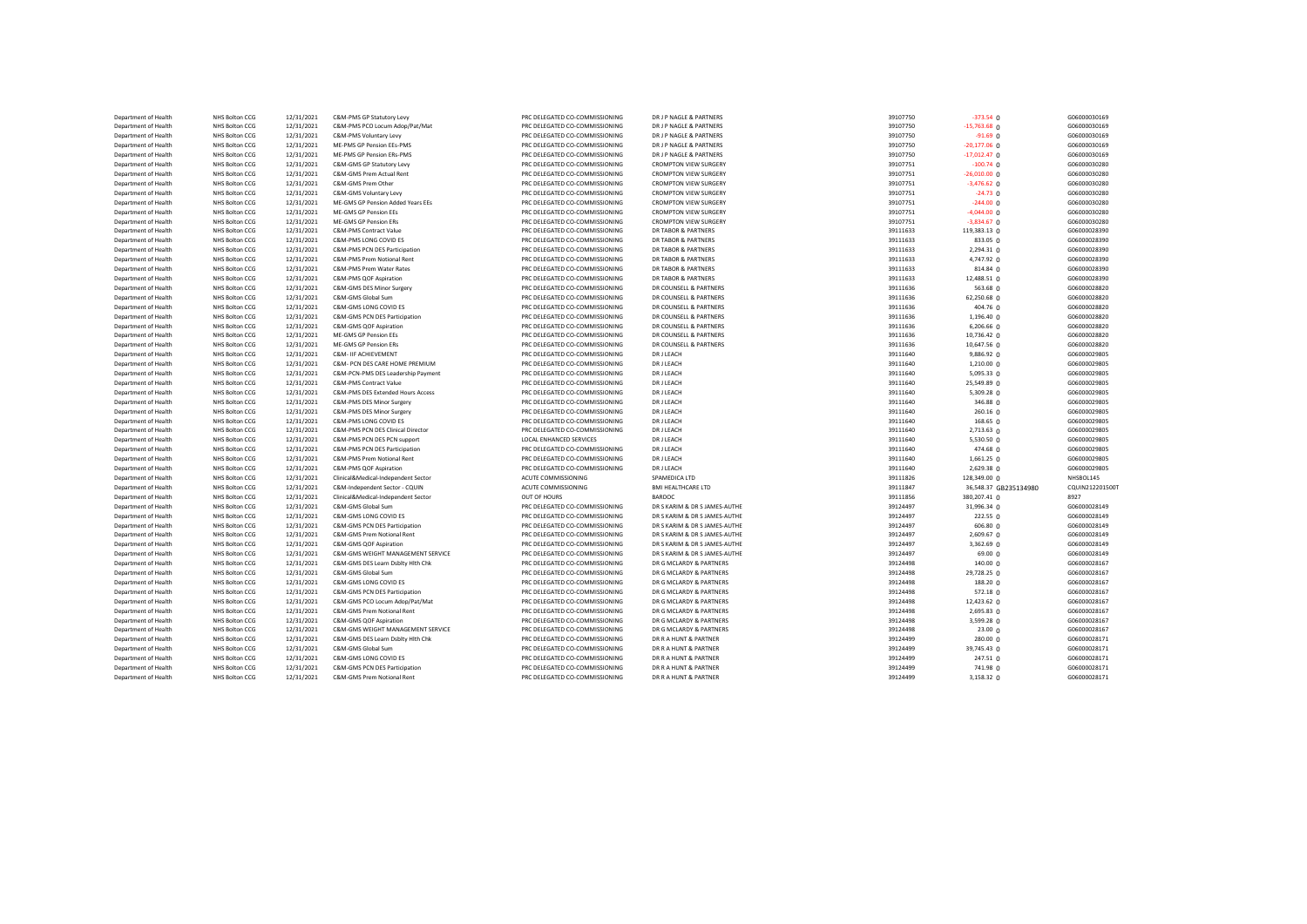| Department of Health                         | NHS Bolton CCG                   | 12/31/2021               | C&M-GMS QOF Aspiration                                      | PRC DELEGATED CO-COMMISSIONING                                   | DR R A HUNT & PARTNER                | 39124499             | 3,783.88 0              | G06000028171                 |
|----------------------------------------------|----------------------------------|--------------------------|-------------------------------------------------------------|------------------------------------------------------------------|--------------------------------------|----------------------|-------------------------|------------------------------|
| Department of Health                         | NHS Bolton CCG                   | 12/31/2021               | C&M-GMS WEIGHT MANAGEMENT SERVICE                           | PRC DELEGATED CO-COMMISSIONING                                   | DR R A HUNT & PARTNER                | 39124499             | 57.50 0                 | G06000028171                 |
| Department of Health                         | NHS Bolton CCG                   | 12/31/2021               | C&M-GMS DES Learn Dsblty Hith Chk                           | PRC DELEGATED CO-COMMISSIONING                                   | DR D A WALL & PARTNERS               | 39124500             | 280.00 0                | G06000028316                 |
| Department of Health                         | NHS Bolton CCG                   | 12/31/2021               | C&M-GMS Global Sum                                          | PRC DELEGATED CO-COMMISSIONING                                   | DR D A WALL & PARTNERS               | 39124500             | 113,365.41 0            | G06000028316                 |
| Department of Health                         | NHS Bolton CCG                   | 12/31/2021               | C&M-GMS LONG COVID ES                                       | PRC DELEGATED CO-COMMISSIONING                                   | DR D A WALL & PARTNERS               | 39124500             | 721.01 0                | G06000028316                 |
| Department of Health                         | NHS Bolton CCG                   | 12/31/2021               | C&M-GMS PCN DES Participation                               | PRC DELEGATED CO-COMMISSIONING                                   | DR D A WALL & PARTNERS               | 39124500             | 2,167.10 0              | G06000028316                 |
| Department of Health                         | NHS Bolton CCG                   | 12/31/2021               | C&M-GMS Prem Notional Rent                                  | PRC DELEGATED CO-COMMISSIONING                                   | DR D A WALL & PARTNERS               | 39124500             | 4,950.00 0              | G06000028316                 |
| Department of Health                         | NHS Bolton CCG                   | 12/31/2021               | C&M-GMS QOF Aspiration                                      | PRC DELEGATED CO-COMMISSIONING                                   | DR D A WALL & PARTNERS               | 39124500             | 11,700.58 0             | G06000028316                 |
| Department of Health                         | NHS Bolton CCG                   | 12/31/2021               | C&M-GMS WEIGHT MANAGEMENT SERVICE                           | PRC DELEGATED CO-COMMISSIONING                                   | DR D A WALL & PARTNERS               | 39124500             | 241.50 0                | G06000028316                 |
| Department of Health                         | NHS Bolton CCG                   | 12/31/2021               | C&M-PMS Contract Value                                      | PRC DELEGATED CO-COMMISSIONING                                   | HEATON MEDICAL CENTRE                | 39124501             | 84,556.00 0             | G06000028421                 |
| Department of Health                         | NHS Bolton CCG                   | 12/31/2021               | C&M-PMS DES Minor Surgery                                   | PRC DELEGATED CO-COMMISSIONING                                   | HEATON MEDICAL CENTRE                | 39124501             | 520.32 <sub>0</sub>     | G06000028421                 |
| Department of Health                         | NHS Bolton CCG                   | 12/31/2021               | C&M-PMS LONG COVID ES                                       | PRC DELEGATED CO-COMMISSIONING                                   | HEATON MEDICAL CENTRE                | 39124501             | 571.55 0                | G06000028421                 |
| Department of Health                         | NHS Bolton CCG                   | 12/31/2021               | C&M-PMS PCN DES Participation                               | PRC DELEGATED CO-COMMISSIONING                                   | HEATON MEDICAL CENTRE                | 39124501             | $1,611.76$ 0            | G06000028421                 |
| Department of Health                         | NHS Bolton CCG                   | 12/31/2021               | C&M-PMS Prem Notional Rent                                  | PRC DELEGATED CO-COMMISSIONING                                   | HEATON MEDICAL CENTRE                | 39124501             | 7,108.33 0              | G06000028421                 |
| Department of Health                         | NHS Bolton CCG                   | 12/31/2021               | C&M-PMS QOF Aspiration                                      | PRC DELEGATED CO-COMMISSIONING                                   | HEATON MEDICAL CENTRE                | 39124501             | 9,451.10 0              | G06000028421                 |
| Department of Health                         | NHS Bolton CCG                   | 12/31/2021               | C&M-PMS WEIGHT MANAGEMENT SERVICE                           | PRC DELEGATED CO-COMMISSIONING                                   | HEATON MEDICAL CENTRE                | 39124501             | 115.000                 | G06000028421                 |
| Department of Health                         | NHS Bolton CCG                   | 12/31/2021               | C&M-GMS DES Learn Dsblty Hith Chk                           | PRC DELEGATED CO-COMMISSIONING                                   | DR LYON & PARTNERS                   | 39124502             | $280.00 \Omega$         | G06000028509                 |
| Department of Health                         | NHS Bolton CCG                   | 12/31/2021               | C&M-GMS Global Sum                                          | PRC DELEGATED CO-COMMISSIONING                                   | DR LYON & PARTNERS                   | 39124502             | 52,373.76 0             | G06000028509                 |
| Department of Health                         | NHS Bolton CCG                   | 12/31/2021               | C&M-GMS PCN DES Participation                               | PRC DELEGATED CO-COMMISSIONING                                   | DR LYON & PARTNERS                   | 39124502             | 1,002.44 0              | G06000028509                 |
| Department of Health                         | NHS Bolton CCG                   | 12/31/2021               | C&M-GMS QOF Aspiration                                      | PRC DELEGATED CO-COMMISSIONING                                   | DR LYON & PARTNERS                   | 39124502             | 5,630.46 $Q$            | G06000028509                 |
| Department of Health<br>Department of Health | NHS Bolton CCG<br>NHS Bolton CCG | 12/31/2021<br>12/31/2021 | C&M-GMS WEIGHT MANAGEMENT SERVICE<br>C&M-PMS Contract Value | PRC DELEGATED CO-COMMISSIONING<br>PRC DELEGATED CO-COMMISSIONING | DR LYON & PARTNERS<br>DR C HALLIKERI | 39124502<br>39124503 | 322.00 0<br>34,068.51 0 | G06000028509<br>G06000028605 |
| Department of Health                         | NHS Bolton CCG                   | 12/31/2021               | C&M-PMS LONG COVID ES                                       | PRC DELEGATED CO-COMMISSIONING                                   | DR C HALLIKERI                       | 39124503             | $227.42 \Omega$         | G06000028605                 |
| Department of Health                         | <b>NHS Bolton CCG</b>            | 12/31/2021               | C&M-PMS PCN DES Participation                               | PRC DELEGATED CO-COMMISSIONING                                   | DR C HALLIKERI                       | 39124503             | 646.65 0                | G06000028605                 |
| Department of Health                         | NHS Bolton CCG                   | 12/31/2021               | C&M-PMS QOF Aspiration                                      | PRC DELEGATED CO-COMMISSIONING                                   | DR C HALLIKERI                       | 39124503             | 3,479.86 0              | G06000028605                 |
| Department of Health                         | NHS Bolton CCG                   | 12/31/2021               | C&M-PMS WEIGHT MANAGEMENT SERVICE                           | PRC DELEGATED CO-COMMISSIONING                                   | DR C HALLIKERI                       | 39124503             | 264.50 0                | G06000028605                 |
| Department of Health                         | NHS Bolton CCG                   | 12/31/2021               | C&M-GMS Global Sum                                          | PRC DELEGATED CO-COMMISSIONING                                   | DR THIRUPPATHY SUBRAMANIAN           | 39124504             | 22,948.90 0             | G06000028608                 |
| Department of Health                         | NHS Bolton CCG                   | 12/31/2021               | C&M-GMS LONG COVID ES                                       | PRC DELEGATED CO-COMMISSIONING                                   | DR THIRUPPATHY SUBRAMANIAN           | 39124504             | 155.08 0                | G06000028608                 |
| Department of Health                         | NHS Bolton CCG                   | 12/31/2021               | C&M-GMS PCN DES Participation                               | PRC DELEGATED CO-COMMISSIONING                                   | DR THIRUPPATHY SUBRAMANIAN           | 39124504             | 454.48 0                | G06000028608                 |
| Department of Health                         | NHS Bolton CCG                   | 12/31/2021               | C&M-GMS QOF Aspiration                                      | PRC DELEGATED CO-COMMISSIONING                                   | DR THIRUPPATHY SUBRAMANIAN           | 39124504             | 2,857.70 0              | G06000028608                 |
| Department of Health                         | <b>NHS Bolton CCG</b>            | 12/31/2021               | C&M-GMS WEIGHT MANAGEMENT SERVICE                           | PRC DELEGATED CO-COMMISSIONING                                   | DR THIRUPPATHY SUBRAMANIAN           | 39124504             | 34.50 0                 | G06000028608                 |
| Department of Health                         | <b>NHS Bolton CCG</b>            | 12/31/2021               | C&M-PMS Contract Value                                      | PRC DELEGATED CO-COMMISSIONING                                   | <b>SILVERT &amp; PARTNERS</b>        | 39124506             | 115,265.07 0            | G06000029332                 |
| Department of Health                         | <b>NHS Bolton CCG</b>            | 12/31/2021               | C&M-PMS DES Learn Dsblty Hlth Chk                           | PRC DELEGATED CO-COMMISSIONING                                   | <b>SILVERT &amp; PARTNERS</b>        | 39124506             | 1,540.00 0              | G06000029332                 |
| Department of Health                         | NHS Bolton CCG                   | 12/31/2021               | C&M-PMS DES Minor Surgery                                   | PRC DELEGATED CO-COMMISSIONING                                   | <b>SILVERT &amp; PARTNERS</b>        | 39124506             | 1,344.16 0              | G06000029332                 |
| Department of Health                         | NHS Bolton CCG                   | 12/31/2021               | C&M-PMS LONG COVID ES                                       | PRC DELEGATED CO-COMMISSIONING                                   | <b>SILVERT &amp; PARTNERS</b>        | 39124506             | 726.10 0                | G06000029332                 |
| Department of Health                         | NHS Bolton CCG                   | 12/31/2021               | C&M-PMS PCN DES Participation                               | PRC DELEGATED CO-COMMISSIONING                                   | <b>SILVERT &amp; PARTNERS</b>        | 39124506             | 2,185.70 0              | G06000029332                 |
| Department of Health                         | NHS Bolton CCG                   | 12/31/2021               | C&M-PMS Prem Clinical Waste                                 | PRC DELEGATED CO-COMMISSIONING                                   | <b>SILVERT &amp; PARTNERS</b>        | 39124506             | 36,258.80 0             | G06000029332                 |
| Department of Health                         | NHS Bolton CCG                   | 12/31/2021               | C&M-PMS Prem Notional Rent                                  | PRC DELEGATED CO-COMMISSIONING                                   | <b>SILVERT &amp; PARTNERS</b>        | 39124506             | 6,734.09 0              | G06000029332                 |
| Department of Health                         | NHS Bolton CCG                   | 12/31/2021               | C&M-PMS Prem Water Rates                                    | PRC DELEGATED CO-COMMISSIONING                                   | <b>SILVERT &amp; PARTNERS</b>        | 39124506             | 1,283.56 0              | G06000029332                 |
| Department of Health                         | NHS Bolton CCG                   | 12/31/2021               | C&M-PMS QOF Aspiration                                      | PRC DELEGATED CO-COMMISSIONING                                   | <b>SILVERT &amp; PARTNERS</b>        | 39124506             | 12,719.81 0             | G06000029332                 |
| Department of Health                         | NHS Bolton CCG                   | 12/31/2021               | C&M-PMS WEIGHT MANAGEMENT SERVICE                           | PRC DELEGATED CO-COMMISSIONING                                   | <b>SILVERT &amp; PARTNERS</b>        | 39124506             | $218.50 \Omega$         | G06000029332                 |
| Department of Health                         | NHS Bolton CCG                   | 12/31/2021               | <b>C&amp;M- IIF ACHIEVEMENT</b>                             | PRC DELEGATED CO-COMMISSIONING                                   | BOLTON COMMUNITY PRACTICE            | 39124507             | 8,256.32 0              | G06000029491                 |
| Department of Health                         | NHS Bolton CCG                   | 12/31/2021               | C&M- PCN DES CARE HOME PREMIUM                              | PRC DELEGATED CO-COMMISSIONING                                   | BOLTON COMMUNITY PRACTICE            | 39124507             | 2,050.00 0              | G06000029491                 |
| Department of Health                         | NHS Bolton CCG                   | 12/31/2021               | C&M-APMS DES Extended Hours Access                          | PRC DELEGATED CO-COMMISSIONING                                   | <b>BOLTON COMMUNITY PRACTICE</b>     | 39124507             | 4,433.64 0              | G06000029491                 |
| Department of Health                         | NHS Bolton CCG                   | 12/31/2021               | C&M-APMS DES Learn Dsblty Hlth Chk                          | PRC DELEGATED CO-COMMISSIONING                                   | BOLTON COMMUNITY PRACTICE            | 39124507             | 140.00 0                | G06000029491                 |
| Department of Health                         | NHS Bolton CCG                   | 12/31/2021               | C&M-APMS LONG COVID ES                                      | PRC DELEGATED CO-COMMISSIONING                                   | <b>BOLTON COMMUNITY PRACTICE</b>     | 39124507             | 702.52 0                | G06000029491                 |
| Department of Health                         | NHS Bolton CCG                   | 12/31/2021               | C&M-APMS PCN DES Clinical Director                          | PRC DELEGATED CO-COMMISSIONING                                   | <b>BOLTON COMMUNITY PRACTICE</b>     | 39124507             | 2,266.08 0              | G06000029491                 |
| Department of Health                         | NHS Bolton CCG                   | 12/31/2021               | C&M-APMS PCN DES PCN support                                | LOCAL ENHANCED SERVICES                                          | BOLTON COMMUNITY PRACTICE            | 39124507             | 4,618.38 0              | G06000029491                 |
| Department of Health                         | NHS Bolton CCG                   | 12/31/2021               | C&M-APMS PCN DES Participation                              | PRC DELEGATED CO-COMMISSIONING                                   | <b>BOLTON COMMUNITY PRACTICE</b>     | 39124507             | 2,026.79 0              | G06000029491                 |
| Department of Health                         | NHS Bolton CCG                   | 12/31/2021               | C&M-APMS QOF Aspiration                                     | PRC DELEGATED CO-COMMISSIONING                                   | <b>BOLTON COMMUNITY PRACTICE</b>     | 39124507             | 10,930.08 0             | G06000029491                 |
|                                              |                                  |                          |                                                             | PRC DELEGATED CO-COMMISSIONING                                   | BOLTON COMMUNITY PRACTICE            |                      |                         |                              |
| Department of Health                         | NHS Bolton CCG                   | 12/31/2021               | C&M-APMS WEIGHT MANAGEMENT SERVICE                          |                                                                  |                                      | 39124507             | 23.00 0                 | G06000029491                 |
| Department of Health                         | NHS Bolton CCG                   | 12/31/2021               | C&M-PCN-APMS DES Leadership Payment                         | PRC DELEGATED CO-COMMISSIONING                                   | <b>BOLTON COMMUNITY PRACTICE</b>     | 39124507             | 4,217.50 0              | G06000029491                 |
| Department of Health                         | NHS Bolton CCG                   | 12/31/2021               | C&M-PMS Contract Value                                      | PRC DELEGATED CO-COMMISSIONING                                   | <b>BOLTON COMMUNITY PRACTICE</b>     | 39124507             | 109,636.92 0            | G06000029491                 |
| Department of Health                         | <b>NHS Bolton CCG</b>            | 12/31/2021               | C&M- IIF ACHIEVEMENT                                        | PRC DELEGATED CO-COMMISSIONING                                   | <b>DUNSTAN PARTNERSHIP</b>           | 39124508             | 8,097.20 0              | G06000029512                 |
| Department of Health                         | NHS Bolton CCG                   | 12/31/2021               | C&M- PCN DES CARE HOME PREMIUM                              | PRC DELEGATED CO-COMMISSIONING                                   | <b>DUNSTAN PARTNERSHIP</b>           | 39124508             | 2,350.00 0              | G06000029512                 |
| Department of Health                         | <b>NHS Bolton CCG</b>            | 12/31/2021               | C&M-GMS DES Extended Hours Access                           | PRC DELEGATED CO-COMMISSIONING                                   | <b>DUNSTAN PARTNERSHIP</b>           | 39124508             | 4,348.20 0              | G06000029512                 |
| Department of Health                         | NHS Bolton CCG                   | 12/31/2021               | C&M-GMS DES Learn Dsbltv Hlth Chk                           | PRC DELEGATED CO-COMMISSIONING                                   | <b>DUNSTAN PARTNERSHIP</b>           | 39124508             | 560.00 0                | G06000029512                 |
| Department of Health                         | NHS Bolton CCG                   | 12/31/2021               | C&M-GMS DES Minor Surgery                                   | PRC DELEGATED CO-COMMISSIONING                                   | <b>DUNSTAN PARTNERSHIP</b>           | 39124508             | 390.24 0                | G06000029512                 |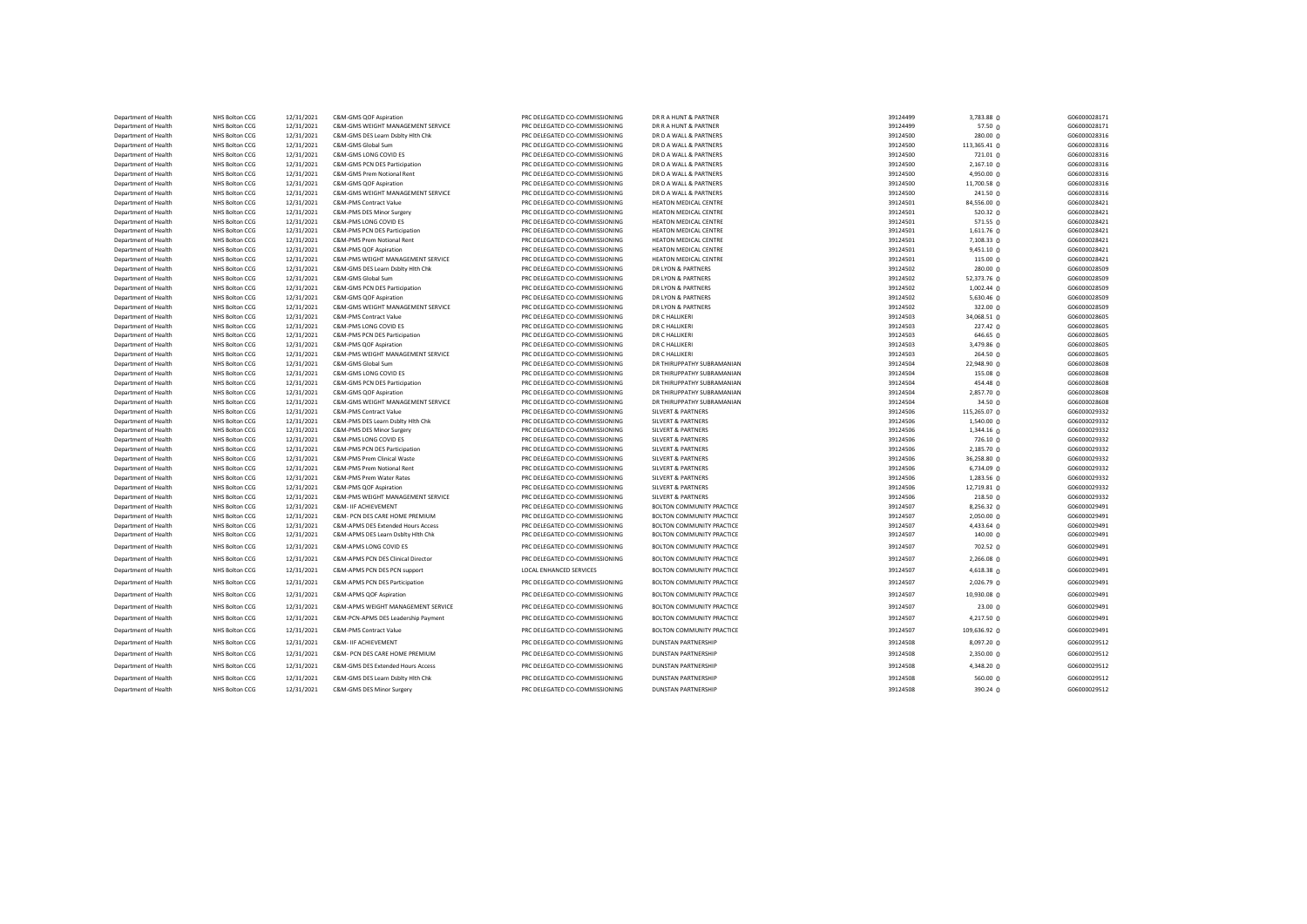| Department of Health | NHS Bolton CCG | 12/31/2021 | C&M-GMS Global Sum                 | PRC DELEGATED CO-COMMISSIONING | <b>DUNSTAN PARTNERSHIP</b> | 39124508 | 83,950.88 0         | G06000029512 |
|----------------------|----------------|------------|------------------------------------|--------------------------------|----------------------------|----------|---------------------|--------------|
| Department of Health | NHS Bolton CCG | 12/31/2021 | C&M-GMS LONG COVID ES              | PRC DELEGATED CO-COMMISSIONING | <b>DUNSTAN PARTNERSHIP</b> | 39124508 | 550.51 0            | G06000029512 |
| Department of Health | NHS Bolton CCG | 12/31/2021 | C&M-GMS PCN DES Clinical Director  | PRC DELEGATED CO-COMMISSIONING | <b>DUNSTAN PARTNERSHIP</b> | 39124508 | 2,222.41 0          | G06000029512 |
| Department of Health | NHS Bolton CCG | 12/31/2021 | C&M-GMS PCN DES PCN support        | LOCAL ENHANCED SERVICES        | <b>DUNSTAN PARTNERSHIP</b> | 39124508 | 4,529.38 0          | G06000029512 |
| Department of Health | NHS Bolton CCG | 12/31/2021 | C&M-GMS PCN DES Participation      | PRC DELEGATED CO-COMMISSIONING | <b>DUNSTAN PARTNERSHIP</b> | 39124508 | 1,606.49 0          | G06000029512 |
| Department of Health | NHS Bolton CCG | 12/31/2021 | C&M-GMS PCO Doctors Ret Scheme     | PRC DELEGATED CO-COMMISSIONING | <b>DUNSTAN PARTNERSHIP</b> | 39124508 | 1,230.72 0          | G06000029512 |
| Department of Health | NHS Bolton CCG | 12/31/2021 | C&M-GMS Prem Healthcentre Rent     | PRC DELEGATED CO-COMMISSIONING | <b>DUNSTAN PARTNERSHIP</b> | 39124508 | 17,485.15 0         | G06000029512 |
| Department of Health | NHS Bolton CCG | 12/31/2021 | C&M-GMS QOF Aspiration             | PRC DELEGATED CO-COMMISSIONING | <b>DUNSTAN PARTNERSHIP</b> | 39124508 | 10,893.38 0         | G06000029512 |
| Department of Health | NHS Bolton CCG | 12/31/2021 | C&M-GMS WEIGHT MANAGEMENT SERVICE  | PRC DELEGATED CO-COMMISSIONING | <b>DUNSTAN PARTNERSHIP</b> | 39124508 | 287.50 0            | G06000029512 |
| Department of Health | NHS Bolton CCG | 12/31/2021 | C&M-PCN-GMS DES Leadership Payment | PRC DELEGATED CO-COMMISSIONING | <b>DUNSTAN PARTNERSHIP</b> | 39124508 | 4,739.67 0          | G06000029512 |
| Department of Health | NHS Bolton CCG | 12/31/2021 | ME-GMS GP Pension EEs              | PRC DELEGATED CO-COMMISSIONING | <b>DUNSTAN PARTNERSHIP</b> | 39124508 | $1,462.75$ 0        | G06000029512 |
| Department of Health | NHS Bolton CCG | 12/31/2021 | ME-GMS GP Pension ERs              | PRC DELEGATED CO-COMMISSIONING | <b>DUNSTAN PARTNERSHIP</b> | 39124508 | 2,261.75 0          | G06000029512 |
| Department of Health | NHS Bolton CCG | 12/31/2021 | C&M-PMS Contract Value             | PRC DELEGATED CO-COMMISSIONING | DR P A SAUL & PARTNERS     | 39124509 | 55,121.25 0         | G06000029668 |
| Department of Health | NHS Bolton CCG | 12/31/2021 | C&M-PMS DES Learn Dsblty Hlth Chk  | PRC DELEGATED CO-COMMISSIONING | DR P A SAUL & PARTNERS     | 39124509 | 420.00 0            | G06000029668 |
| Department of Health | NHS Bolton CCG | 12/31/2021 | C&M-PMS DES Minor Surgery          | PRC DELEGATED CO-COMMISSIONING | DR P A SAUL & PARTNERS     | 39124509 | 1,214.08 0          | G06000029668 |
| Department of Health | NHS Bolton CCG | 12/31/2021 | C&M-PMS LONG COVID ES              | PRC DELEGATED CO-COMMISSIONING | DR P A SAUL & PARTNERS     | 39124509 | 355.79 0            | G06000029668 |
| Department of Health | NHS Bolton CCG | 12/31/2021 | C&M-PMS PCN DES Participation      | PRC DELEGATED CO-COMMISSIONING | DR P A SAUL & PARTNERS     | 39124509 | 1,056.52 0          | G06000029668 |
| Department of Health | NHS Bolton CCG | 12/31/2021 | C&M-PMS Prem Notional Rent         | PRC DELEGATED CO-COMMISSIONING | DR P A SAUL & PARTNERS     | 39124509 | 3,633.33 0          | G06000029668 |
| Department of Health | NHS Bolton CCG | 12/31/2021 | C&M-PMS QOF Aspiration             | PRC DELEGATED CO-COMMISSIONING | DR P A SAUL & PARTNERS     | 39124509 | 5,539.98 0          | G06000029668 |
| Department of Health | NHS Bolton CCG | 12/31/2021 | C&M-PMS WEIGHT MANAGEMENT SERVICE  | PRC DELEGATED CO-COMMISSIONING | DR P A SAUL & PARTNERS     | 39124509 | 92.00 0             | G06000029668 |
| Department of Health | NHS Bolton CCG | 12/31/2021 | C&M-GMS DES Minor Surgery          | PRC DELEGATED CO-COMMISSIONING | DALEFIELD SURGERY          | 39124510 | 86.72 <sub>0</sub>  | G06000029881 |
| Department of Health | NHS Bolton CCG | 12/31/2021 | C&M-GMS DES Minor Surgery          | PRC DELEGATED CO-COMMISSIONING | DALEFIELD SURGERY          | 39124510 | 997.28 0            | G06000029881 |
| Department of Health | NHS Bolton CCG | 12/31/2021 | C&M-GMS Global Sum                 | PRC DELEGATED CO-COMMISSIONING | <b>DALEFIELD SURGERY</b>   | 39124510 | 59,593.14 0         | G06000029881 |
| Department of Health | NHS Bolton CCG | 12/31/2021 | C&M-GMS PCN DES Participation      | PRC DELEGATED CO-COMMISSIONING | DALEFIELD SURGERY          | 39124510 | $1,101.48$ 0        | G06000029881 |
| Department of Health | NHS Bolton CCG | 12/31/2021 | C&M-GMS QOF Aspiration             | PRC DELEGATED CO-COMMISSIONING | <b>DALEFIELD SURGERY</b>   | 39124510 | $6,443.93$ 0        | G06000029881 |
| Department of Health | NHS Bolton CCG | 12/31/2021 | C&M-GMS WEIGHT MANAGEMENT SERVICE  | PRC DELEGATED CO-COMMISSIONING | DALEFIELD SURGERY          | 39124510 | 34.50 0             | G06000029881 |
| Department of Health | NHS Bolton CCG | 12/31/2021 | C&M-GMS Global Sum                 | PRC DELEGATED CO-COMMISSIONING | DR MALHOTRA & PARTNERS     | 39124511 | 64,198.77 0         | G06000029907 |
| Department of Health | NHS Bolton CCG | 12/31/2021 | C&M-GMS LONG COVID ES              | PRC DELEGATED CO-COMMISSIONING | DR MALHOTRA & PARTNERS     | 39124511 | 422.62 0            | G06000029907 |
| Department of Health | NHS Bolton CCG | 12/31/2021 | C&M-GMS PCN DES Participation      | PRC DELEGATED CO-COMMISSIONING | DR MALHOTRA & PARTNERS     | 39124511 | $1,210.00$ 0        | G06000029907 |
| Department of Health | NHS Bolton CCG | 12/31/2021 | C&M-GMS Prem Actual Rent           | PRC DELEGATED CO-COMMISSIONING | DR MALHOTRA & PARTNERS     | 39124511 | 3,700.00 0          | G06000029907 |
| Department of Health | NHS Bolton CCG | 12/31/2021 | C&M-GMS Prem Notional Rent         | PRC DELEGATED CO-COMMISSIONING | DR MALHOTRA & PARTNERS     | 39124511 | 575.00 <sub>0</sub> | G06000029907 |
| Department of Health | NHS Bolton CCG | 12/31/2021 | C&M-GMS QOF Aspiration             | PRC DELEGATED CO-COMMISSIONING | DR MALHOTRA & PARTNERS     | 39124511 | 7,087.47 0          | G06000029907 |
| Department of Health | NHS Bolton CCG | 12/31/2021 | C&M-GMS WEIGHT MANAGEMENT SERVICE  | PRC DELEGATED CO-COMMISSIONING | DR MALHOTRA & PARTNERS     | 39124511 | 11.500              | G06000029907 |
| Department of Health | NHS Bolton CCG | 12/31/2021 | C&M-GMS Global Sum                 | PRC DELEGATED CO-COMMISSIONING | DR A KUMAR                 | 39124512 | 27,118.67 0         | G06000029950 |
| Department of Health | NHS Bolton CCG | 12/31/2021 | C&M-GMS LONG COVID ES              | PRC DELEGATED CO-COMMISSIONING | DR A KUMAR                 | 39124512 | 200.76 0            | G06000029950 |
| Department of Health | NHS Bolton CCG | 12/31/2021 | C&M-GMS PCN DES Participation      | PRC DELEGATED CO-COMMISSIONING | <b>DR A KUMAR</b>          | 39124512 | 533.87 0            | G06000029950 |
| Department of Health | NHS Bolton CCG | 12/31/2021 | C&M-GMS Prem Notional Rent         | PRC DELEGATED CO-COMMISSIONING | <b>DR A KUMAR</b>          | 39124512 | 4,335.17 0          | G06000029950 |
| Department of Health | NHS Bolton CCG | 12/31/2021 | C&M-GMS QOF Aspiration             | PRC DELEGATED CO-COMMISSIONING | <b>DR A KUMAR</b>          | 39124512 | 2,869.04 0          | G06000029950 |
| Department of Health | NHS Bolton CCG | 12/31/2021 | C&M-GMS WEIGHT MANAGEMENT SERVICE  | PRC DELEGATED CO-COMMISSIONING | <b>DR A KUMAR</b>          | 39124512 | 115.00 0            | G06000029950 |
| Department of Health | NHS Bolton CCG | 12/31/2021 | C&M-GMS DES Learn Dsblty Hith Chk  | PRC DELEGATED CO-COMMISSIONING | FIG TREE MEDICAL PRACTICE  | 39124513 | 140.00 <sub>0</sub> | G06000030016 |
| Department of Health | NHS Bolton CCG | 12/31/2021 | C&M-GMS DES Minor Surgery          | PRC DELEGATED CO-COMMISSIONING | FIG TREE MEDICAL PRACTICE  | 39124513 | 173.44 0            | G06000030016 |
| Department of Health | NHS Bolton CCG | 12/31/2021 | C&M-GMS DES Minor Surgery          | PRC DELEGATED CO-COMMISSIONING | FIG TREE MEDICAL PRACTICE  | 39124513 | 390.24 0            | G06000030016 |
| Department of Health | NHS Bolton CCG | 12/31/2021 | C&M-GMS Global Sum                 | PRC DELEGATED CO-COMMISSIONING | FIG TREE MEDICAL PRACTICE  | 39124513 | 39,381.41 0         | G06000030016 |
| Department of Health | NHS Bolton CCG | 12/31/2021 | C&M-GMS LONG COVID ES              | PRC DELEGATED CO-COMMISSIONING | FIG TREE MEDICAL PRACTICE  | 39124513 | 254.82 0            | G06000030016 |
| Department of Health | NHS Bolton CCG | 12/31/2021 | C&M-GMS PCN DES Participation      | PRC DELEGATED CO-COMMISSIONING | FIG TREE MEDICAL PRACTICE  | 39124513 | 756.62 0            | G06000030016 |
| Department of Health | NHS Bolton CCG | 12/31/2021 | C&M-GMS QOF Aspiration             | PRC DELEGATED CO-COMMISSIONING | FIG TREE MEDICAL PRACTICE  | 39124513 | 4,033.26 0          | G06000030016 |
| Department of Health | NHS Bolton CCG | 12/31/2021 | C&M-GMS WEIGHT MANAGEMENT SERVICE  | PRC DELEGATED CO-COMMISSIONING | FIG TREE MEDICAL PRACTICE  | 39124513 | 57.50 0             | G06000030016 |
| Department of Health | NHS Bolton CCG | 12/31/2021 | C&M-GMS DES Learn Dsblty Hlth Chk  | PRC DELEGATED CO-COMMISSIONING | DR C R BARUA               | 39127514 | 840.00 0            | G06000030024 |
| Department of Health | NHS Bolton CCG | 12/31/2021 | C&M-GMS Global Sum                 | PRC DELEGATED CO-COMMISSIONING | DR C R BARUA               | 39127514 | 31,742.50 0         | G06000030024 |
| Department of Health | NHS Bolton CCG | 12/31/2021 | C&M-GMS LONG COVID ES              | PRC DELEGATED CO-COMMISSIONING | DR C R BARUA               | 39127514 | 191.49 0            | G06000030024 |
| Department of Health | NHS Bolton CCG | 12/31/2021 | C&M-GMS PCN DES Participation      | PRC DELEGATED CO-COMMISSIONING | DR C R BARUA               | 39127514 | 595.48 0            | G06000030024 |
| Department of Health | NHS Bolton CCG | 12/31/2021 | C&M-GMS QOF Aspiration             | PRC DELEGATED CO-COMMISSIONING | DR C R BARUA               | 39127514 | 3,006.26 0          | G06000030024 |
|                      |                |            |                                    |                                |                            |          |                     |              |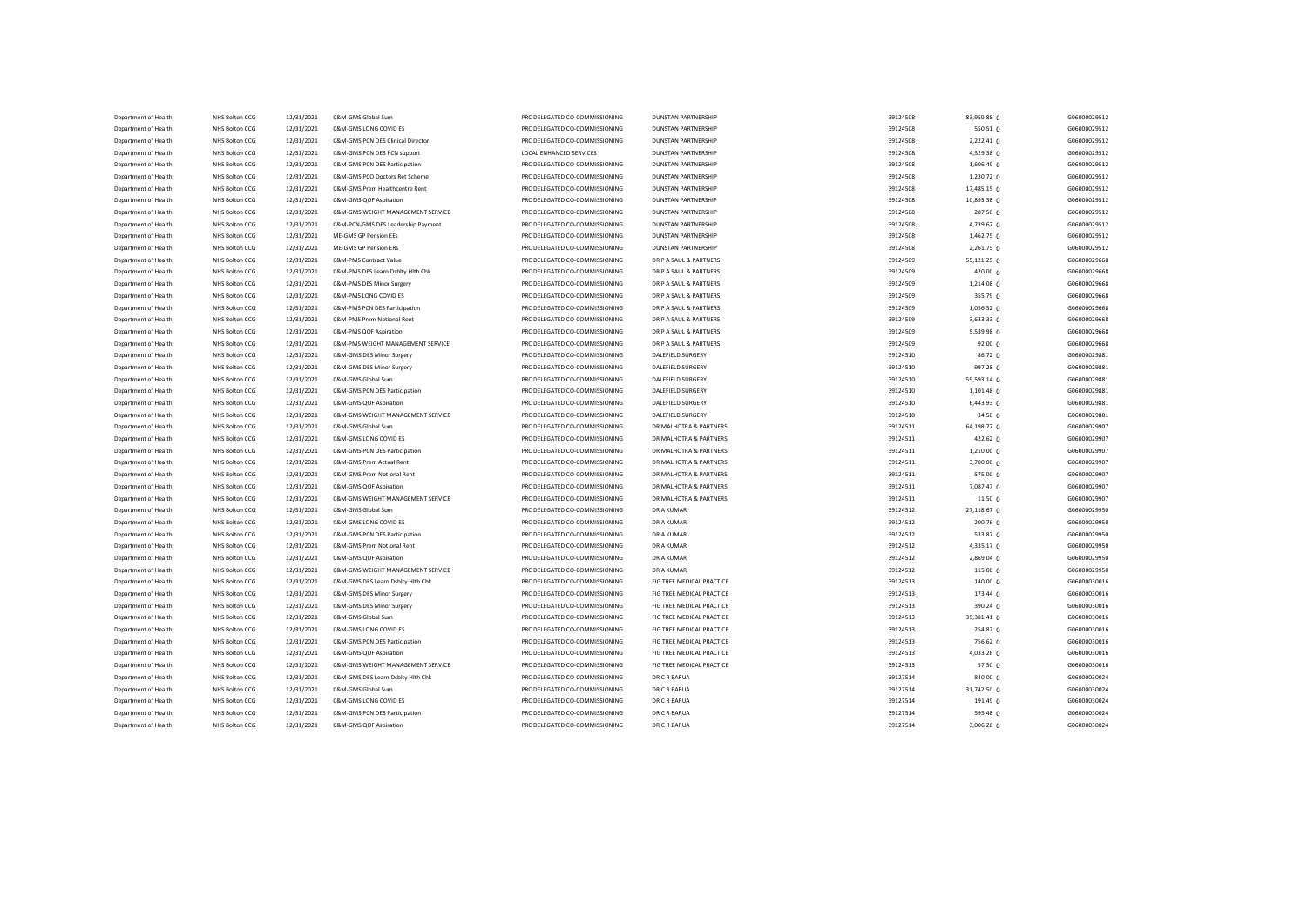| Department of Health | NHS Bolton CCG        | 12/31/2021 | C&M-GMS WEIGHT MANAGEMENT SERVICE          | PRC DELEGATED CO-COMMISSIONING     | DR C R BARUA                                                 | 39127514 | 46.00 <sub>0</sub>                        | G06000030024       |
|----------------------|-----------------------|------------|--------------------------------------------|------------------------------------|--------------------------------------------------------------|----------|-------------------------------------------|--------------------|
| Department of Health | NHS Bolton CCG        | 12/31/2021 | MF-GMS GP Pension FFs                      | PRC DELEGATED CO-COMMISSIONING     | DR C R BARUA                                                 | 39127514 | 7,656.25 0                                | G06000030024       |
| Department of Health | NHS Bolton CCG        | 12/31/2021 | ME-GMS GP Pension ERs                      | PRC DELEGATED CO-COMMISSIONING     | DR C R BARUA                                                 | 39127514 | 8,807.75 0                                | G06000030024       |
| Department of Health | NHS Bolton CCG        | 12/31/2021 | C&M-GMS DES Learn Dsblty Hlth Chk          | PRC DELEGATED CO-COMMISSIONING     | <b>CROMPTON VIEW SURGERY</b>                                 | 39127515 | 140.00 0                                  | G06000030278       |
| Department of Health | NHS Bolton CCG        | 12/31/2021 | C&M-GMS Global Sum                         | PRC DELEGATED CO-COMMISSIONING     | <b>CROMPTON VIEW SURGERY</b>                                 | 39127515 | 42,350.76 0                               | G06000030278       |
| Department of Health | NHS Bolton CCG        | 12/31/2021 | C&M-GMS LONG COVID ES                      | PRC DELEGATED CO-COMMISSIONING     | <b>CROMPTON VIEW SURGERY</b>                                 | 39127515 | 291.24 0                                  | G06000030278       |
| Department of Health | NHS Bolton CCG        | 12/31/2021 | C&M-GMS PCN DES Participation              | PRC DELEGATED CO-COMMISSIONING     | <b>CROMPTON VIEW SURGERY</b>                                 | 39127515 | 807.13 <sub>0</sub>                       | G06000030278       |
| Department of Health | NHS Bolton CCG        | 12/31/2021 | C&M-GMS Prem Actual Rent                   | PRC DELEGATED CO-COMMISSIONING     | <b>CROMPTON VIEW SURGERY</b>                                 | 39127515 | 52,020.00 0                               | G06000030278       |
| Department of Health | NHS Bolton CCG        | 12/31/2021 | C&M-GMS Prem Other                         | PRC DELEGATED CO-COMMISSIONING     | <b>CROMPTON VIEW SURGERY</b>                                 | 39127515 | 2,949.98 0                                | G06000030278       |
| Department of Health | NHS Bolton CCG        | 12/31/2021 | C&M-GMS QOF Aspiration                     | PRC DELEGATED CO-COMMISSIONING     | <b>CROMPTON VIEW SURGERY</b>                                 | 39127515 | 4,907.64 0                                | G06000030278       |
| Department of Health | NHS Bolton CCG        | 12/31/2021 | C&M-GMS WEIGHT MANAGEMENT SERVICE          | PRC DELEGATED CO-COMMISSIONING     | <b>CROMPTON VIEW SURGERY</b>                                 | 39127515 | $299.00 \Omega$                           | G06000030278       |
| Denartment of Health | NHS Bolton CCG        | 12/31/2021 | C&M-PMS Contract Value                     | PRC DELEGATED CO-COMMISSIONING     | ALASTAIR ROSS MEDICAL PRACTICE                               | 39127516 | 51,414.05 0                               | G06000029539       |
| Department of Health | NHS Bolton CCG        | 12/31/2021 | C&M-PMS LONG COVID ES                      | PRC DELEGATED CO-COMMISSIONING     | ALASTAIR ROSS MEDICAL PRACTICE                               | 39127516 | 374.29 <sub>0</sub>                       | G06000029539       |
| Denartment of Health | NHS Bolton CCG        | 12/31/2021 | C&M-PMS PCN DES Participation              | PRC DELEGATED CO-COMMISSIONING     | ALASTAIR ROSS MEDICAL PRACTICE                               | 39127516 | 982.11 0                                  | G06000029539       |
| Department of Health | NHS Bolton CCG        | 12/31/2021 | C&M-PMS Prem Healthcentre Rent             | PRC DELEGATED CO-COMMISSIONING     | ALASTAIR ROSS MEDICAL PRACTICE                               | 39127516 | 11,954.34 0                               | G06000029539       |
| Denartment of Health | NHS Bolton CCG        | 12/31/2021 | C&M-PMS QOF Aspiration                     | PRC DELEGATED CO-COMMISSIONING     | ALASTAIR ROSS MEDICAL PRACTICE                               | 39127516 | 5,616.69 0                                | G06000029539       |
| Department of Health | NHS Bolton CCG        | 12/31/2021 | C&M-PMS WEIGHT MANAGEMENT SERVICE          | PRC DELEGATED CO-COMMISSIONING     | ALASTAIR ROSS MEDICAL PRACTICE                               | 39127516 | 494.50 $n$                                | G06000029539       |
| Department of Health | NHS Bolton CCG        | 12/31/2021 | C&M-GMS Global Sum                         | PRC DELEGATED CO-COMMISSIONING     | DR VINEET KUMAR KALHAN AND DR VIBHA GUPTA                    | 39127517 | 27,825.84 0                               | G06000028944       |
| Department of Health | NHS Bolton CCG        | 12/31/2021 | C&M-GMS LONG COVID ES                      | PRC DELEGATED CO-COMMISSIONING     | DR VINEET KUMAR KALHAN AND DR VIBHA GUPTA                    | 39127517 | 203.36 <sub>0</sub>                       | G06000028944       |
| Department of Health | NHS Bolton CCG        | 12/31/2021 | C&M-GMS PCN DES Participation              | PRC DELEGATED CO-COMMISSIONING     | DR VINEET KUMAR KALHAN AND DR VIBHA GUPTA                    | 39127517 | 512.50 0                                  | G06000028944       |
| Department of Health | NHS Bolton CCG        | 12/31/2021 | C&M-GMS Prem Notional Rent                 | PRC DELEGATED CO-COMMISSIONING     | DR VINEET KUMAR KALHAN AND DR VIBHA GUPTA                    | 39127517 | $1,445.83$ 0                              | G06000028944       |
| Department of Health | NHS Bolton CCG        | 12/31/2021 | C&M-GMS Prem Water Rates                   | PRC DELEGATED CO-COMMISSIONING     | DR VINEET KUMAR KALHAN AND DR VIBHA GUPTA                    | 39127517 | 212.50 0                                  | G06000028944       |
| Department of Health | NHS Bolton CCG        | 12/31/2021 | C&M-GMS QOF Aspiration                     | PRC DELEGATED CO-COMMISSIONING     | DR VINEET KUMAR KALHAN AND DR VIBHA GUPTA                    | 39127517 | 2,454.98 0                                | G06000028944       |
| Department of Health | NHS Bolton CCG        | 12/31/2021 | C&M-GMS WEIGHT MANAGEMENT SERVICE          | PRC DELEGATED CO-COMMISSIONING     | DR VINEET KUMAR KALHAN AND DR VIBHA GUPTA                    | 39127517 | $954.50 \Omega$                           | G06000028944       |
| Department of Health | NHS Bolton CCG        | 12/31/2021 | Clinical&Medical-Independent Sector        | LEARNING DIFFICULTIES              | NORTHERN HEALTHCARE LTD                                      | 39135454 | $3,600.00$ $\Omega$                       | 4595               |
| Department of Health | NHS Bolton CCG        | 12/31/2021 | Clinical&Medical-Independent Sector        | MENTAL HEALTH SERVICES - ADULTS    | NORTHERN HEALTHCARE LTD                                      | 39135454 | 97,800.00 0                               | 4595               |
| Department of Health | NHS Bolton CCG        | 12/31/2021 | Clinical&Medical-Voluntary Sector          | CHILD AND ADOLESCENT MENTAL HEALTH | <b>FORTALICE LTD</b>                                         | 39135460 | 57,000.00 0                               | 5323               |
| Department of Health | NHS Bolton CCG        | 12/31/2021 | Clinical&Medical-Voluntary Sector          | MENTAL HEALTH CONTRACTS            | ALTERNATIVE FUTURES GROUP                                    | 39135511 | 114,808.37 0                              | AFSI066358         |
| Department of Health | NHS Bolton CCG        | 12/31/2021 | Non-PFI Oprtng Lease-Bldgs-Lease Rent      | <b>ESTATES AND FACILITIES</b>      | NHS PROPERTY SERVICES LTD                                    | 39169294 | 60,977.54 156725100                       | H506434            |
| Department of Health | NHS Bolton CCG        | 12/31/2021 | Clinical&Medical-Independent Sector        | ACUTE COMMISSIONING                | OAKLANDS HOSPITAL                                            | 39169416 | 71,146.75 GB 426505170                    | L0951221OAK        |
| Department of Health | NHS Bolton CCG        | 12/31/2021 | Hcare Srv Rec Fdtn Trust-Contract Baseline | ACUTE COMMISSIONING                | BOLTON NHS FOUNDATION TRUST                                  | 39177823 | 19,473,071.00 GB654913421                 | 111556-14-DEC-2021 |
| Department of Health | NHS Bolton CCG        | 12/31/2021 | Hcare Srv Rec Fdtn Trust-Contract Baseline | COMMUNITY SERVICES                 | BOLTON NHS FOUNDATION TRUST                                  | 39177824 | 766,000.00 GB654913421                    | 111560-14-DEC-2021 |
| Department of Health | NHS Bolton CCG        | 12/31/2021 | Hcare Srv Rec Fdtn Trust-Contract Baseline | <b>COMMUNITY SERVICES</b>          | BOLTON NHS FOUNDATION TRUST                                  | 39177825 | 281,597.00 GB654913421                    | 111558-14-DEC-2021 |
| Department of Health | NHS Bolton CCG        | 12/31/2021 | Hcare Srv Rec Fdtn Trust-Contract Baseline | COMMUNITY SERVICES                 | BOLTON NHS FOUNDATION TRUST                                  | 39177826 | 30,172.00 GB654913421                     | 111559-14-DEC-2021 |
| Department of Health | NHS Bolton CCG        | 12/31/2021 | Hcare Srv Rec Fdtn Trust-Contract Baseline | ACUTE COMMISSIONING                | BOLTON NHS FOUNDATION TRUST                                  | 39177827 | 150,000.00 GB654913421                    | 111557-14-DEC-2021 |
| Department of Health | NHS Bolton CCG        | 12/31/2021 | Hcare Srv Rec NHS Trust-Contract Baseline  | ACUTE COMMISSIONING                | EAST LANCASHIRE HOSPITALS NHS TRUST                          | 39177828 | 67,122.00 654913225                       | 111562-14-DEC-2021 |
| Department of Health | NHS Bolton CCG        | 12/31/2021 | Hcare Srv Rec NHS Trust-Contract Baseline  | AMBULANCE SERVICES                 | NORTH WEST AMBULANCE SERVICE NHS TRUST                       | 39177829 | 1,024,160.00 654435138                    | 111568-14-DEC-2021 |
| Department of Health | <b>NHS Bolton CCG</b> | 12/31/2021 | Hcare Srv Rec Fdtn Trust-Contract Baseline | <b>ACUTE COMMISSIONING</b>         | LANCASHIRE TEACHING HOSPITALS NHS FOUNDATION TRUST           | 39177830 | 131,806.00 654937107                      | 111566-14-DEC-2021 |
| Department of Health | NHS Bolton CCG        | 12/31/2021 | Hcare Srv Rec Fdtn Trust-Contract Baseline | MENTAL HEALTH CONTRACTS            | CHESHIRE AND WIRRAL PARTNERSHIP NHS FOUNDATION TRUST         | 39177831 | 78,448.00 654951901                       | 111573-14-DEC-2021 |
| Department of Health | <b>NHS Bolton CCG</b> | 12/31/2021 | Hcare Srv Rec Fdtn Trust-Contract Baseline | MENTAL HEALTH CONTRACTS            | GREATER MANCHESTER MENTAL HEALTH NHS FOUNDATION TRUST        | 39177832 | 3,260,081.00 GB654929594                  | 111563-14-DEC-2021 |
| Department of Health | NHS Bolton CCG        | 12/31/2021 | Hcare Srv Rec Fdtn Trust-Contract Baseline | MENTAL HEALTH CONTRACTS            | GREATER MANCHESTER MENTAL HEALTH NHS FOUNDATION TRUST        | 39177833 | 146,882.00 GB654929594                    | 111565-14-DEC-2021 |
| Department of Health | <b>NHS Bolton CCG</b> | 12/31/2021 | Hcare Srv Rec Fdtn Trust-Contract Baseline | <b>ACUTE COMMISSIONING</b>         | THE CHRISTIE NHS EQUINDATION TRUST                           | 39177834 | 161,297.00 654916118                      | 111570-14-DEC-2021 |
| Department of Health | NHS Bolton CCG        | 12/31/2021 | Hcare Srv Rec Fdtn Trust-Contract Baseline | ACUTE COMMISSIONING                | MANCHESTER UNIVERSITY NHS FOUNDATION TRUST                   | 39177835 | 1,073,491.00 654415538                    | 111567-14-DEC-2021 |
| Department of Health | <b>NHS Bolton CCG</b> | 12/31/2021 | Hcare Srv Rec Fdtn Trust-Contract Baseline | ACUTE COMMISSIONING                | WRIGHTINGTON WIGAN AND LEIGH TEACHING HOSPITALS NHS FOUNDATI | 39177837 | 542,551.00 0                              | 111572-14-DEC-2021 |
| Department of Health | NHS Bolton CCG        | 12/31/2021 | Hcare Srv Rec Fdtn Trust-Contract Baseline | ACUTE COMMISSIONING                | NORTHERN CARE ALLIANCE NHS FOUNDATION TRUST                  | 39177838 | 1,310,979.00 0                            | 111569-14-DEC-2021 |
| Department of Health | NHS Bolton CCG        | 12/31/2021 | Hoare Sry Rec Edtn Trust-Contract Baseline | ACUTE COMMISSIONING                | NORTHERN CARE ALLIANCE NHS FOUNDATION TRUST                  | 39177839 | 125,224.00 0                              | 111571-14-DEC-2021 |
| Department of Health | NHS Bolton CCG        | 12/31/2021 | Apprenticeship Levy Payable                | <b>BALANCE SHEET</b>               | HMRC                                                         | 39189525 | 1,122.00 654457614                        | 475PW004363742208  |
| Department of Health | NHS Bolton CCG        | 12/31/2021 | Income tax <1Yr                            | <b>BALANCE SHEET</b>               | HMRC                                                         | 39189525 | 71,369.27 654457614                       | 475PW004363742208  |
| Department of Health | <b>NHS Bolton CCG</b> | 12/31/2021 | Income tax <1Yr-Student Loans              | <b>BALANCE SHEET</b>               | HMRC                                                         | 39189525 |                                           | 475PW004363742208  |
| Department of Health | NHS Bolton CCG        | 12/31/2021 | National Insurance < 1 yr-NI- ERS          | <b>BALANCE SHEET</b>               | HMRC                                                         | 39189525 | 1,672.00 654457614<br>50,629.03 654457614 | 475PW004363742208  |
|                      |                       |            |                                            |                                    |                                                              |          |                                           |                    |